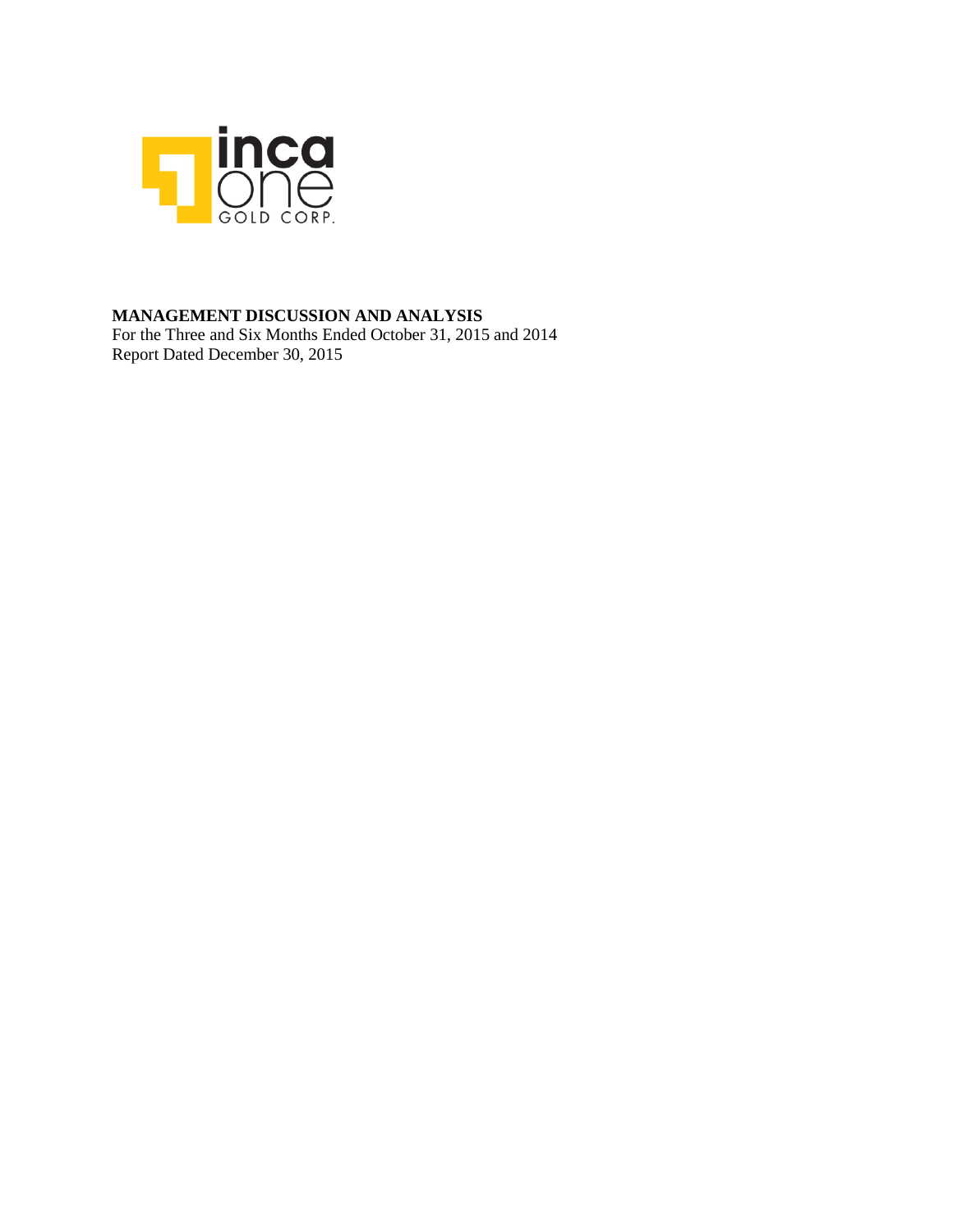Management Discussion & Analysis For the Three and Six Months Ended October 31, 2015 and 2014

The following information, prepared as of December 30, 2015, should be read in conjunction with the unaudited condensed interim consolidated financial statements of Inca One Gold Corp. (the "**Company**" or "**Inca One**") for the three and six months ended October 31, 2015 (the "October 2015 Interim Financial Statements"). This MD&A is the responsibility of management and has been reviewed and approved by the Board of Directors of the Company. All financial amounts are expressed in Canadian Dollars, unless otherwise indicated.

The October 2015 Interim Financial Statements have been prepared in conformity with International Accounting Standard ("**IAS**") 34, Interim Financial Reporting, using the same accounting policies as detailed in the Company's audited consolidated financial statements for the year ended April 30, 2015. The October 2015 Interim Financial Statements do not include all the information required for complete annual financial statements in accordance with International Financial Reporting Standards ("**IFRS**"), as issued by the International Accounting Standards Board ("**IASB**") and interpretations of the International Financial Reporting Interpretations Committee ("**IFRIC**") and therefore should be read together with the audited annual financial statements for the year ended April 30, 2015 and the related MD&A for the year then ended.

### **General Overview**

Inca One was incorporated on November 9, 2005, and is engaged in the business of developing toll milling operations in Peru, to service government permitted small scale miners. The Company, through its Peruvian subsidiary Chala One SAC, ("**Chala One**") has acquired an existing Peruvian mineral processing plant (the "**Chala Plant**"), which the Company has successfully upgraded to approximately 100 tonnes per day ("**TPD**") capacity.

In recent years the Peruvian government instituted a formalization process for informal miners as part of its efforts to regulate their activities. The deadline for registering informal miner concessions expired on April 19, 2014 and online Peruvian news sources have recently reported that the government has started to deploy aggressive measures to eradicate any remaining illegal miners in Peru. While the Company is aware of the tensions created by the foregoing it intends to continue with its business plan to source high grade gold mill feed from legally recognized Peruvian artisanal and small scale miners.

The Company continues to actively evaluate other potential mineral projects including additional toll milling operations. Inca One is listed for trading on the TSX Venture Exchange (the "**TSX-V**") under the symbol "IO", on the Frankfurt Stock Exchange under the symbol "SU9.F", and the Santiago Stock Exchange Venture under the symbol "IOCL".

### **Operational and Financial Highlights**

The following is a summary of the Chala Plant's production statistics for three months ended October 31, 2015 ("**Q2 fiscal 2016**" or "**Q2 2016**") and July 31, 2015 ("**Q1 fiscal 2016**" or "**Q1 2016**") and April 30, 2015 ("**Q4 fiscal 2015**" of "**Q4 2015**"). Note that the Chala Plant commenced commercial production on February 1, 2015, and therefore no operational comparative figures are applicable for the three months ended October 31, 2014 ("**Q2 fiscal 2015**" or "**Q2 2015**") . The quarterly periods summarized below represent all the periods during which the Company was in commercial production.

During Q2 2016 the Company reduced operating capacity to better manage cash flows while it waited for SUNAT, the Peruvian government tax authority, to complete its audit of the Company's initial IGV/VAT (the "IGV") submission.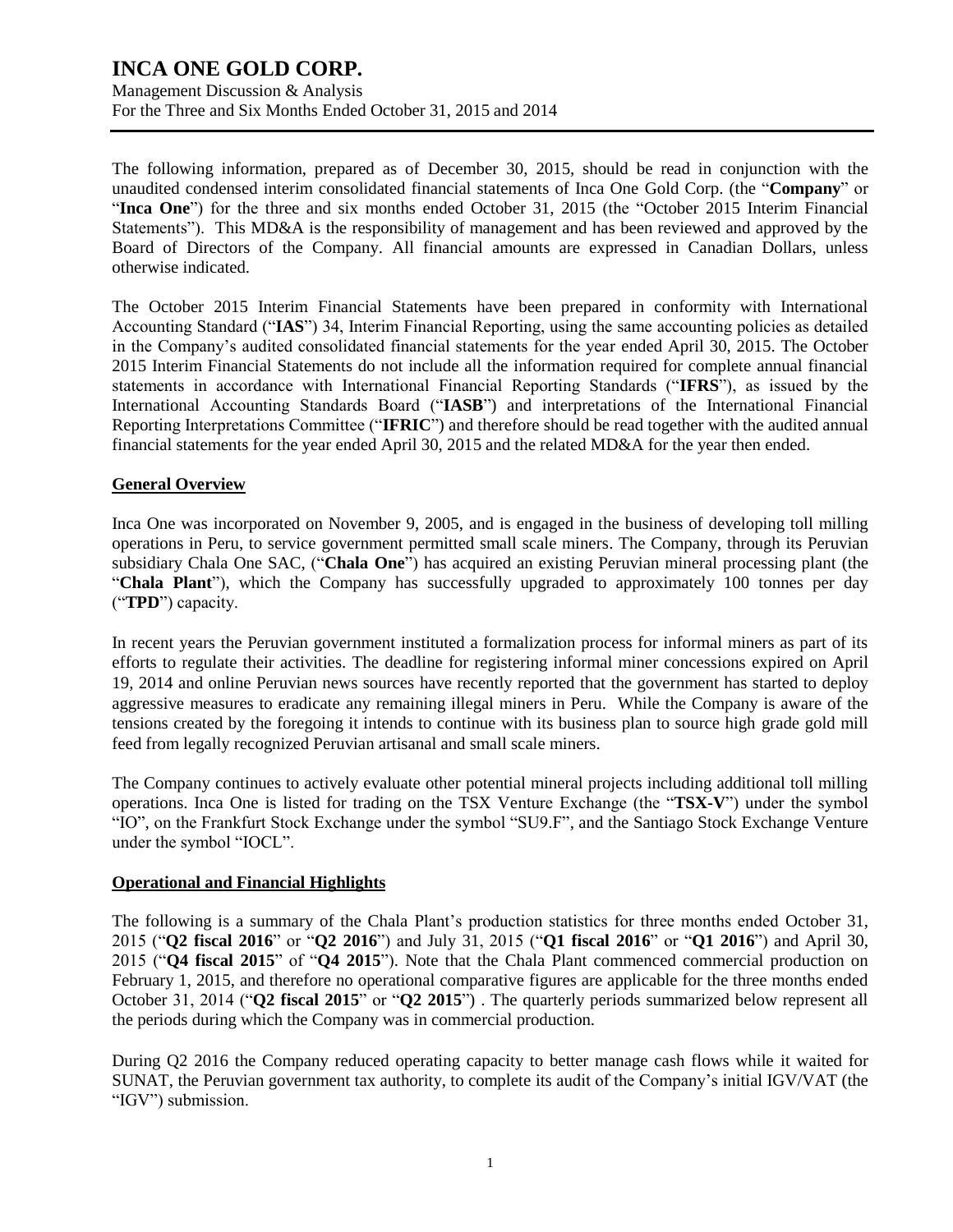### Management Discussion & Analysis For the Three and Six Months Ended October 31, 2015 and 2014

This initial IGV submission audit process (the "initial IGV audit") may take up to six months and based on advice from the Company's Peruvian tax advisors, the expected completion date is now mid to late January 2016, which is the end of the six month period. It is noted that no material issues have arisen during this initial IGV audit as of the date of this MD&A.

The strategic lower operating capacity in Q2 2016 resulted in a \$337,237 gross operating deficit for the quarter, while for the six months ended October 31, 2015 the Company had a \$98,262 gross operating margin.

Select factors contributed to this quarterly deficit were a lower margin per tonne due to a declining gold price from US\$1,201 to US\$1,134 and from an increase in the fixed production cost per tonne processed as a result of management's decision to reduce the process volumes during the quarter. In addition, there was a negative impact on the operating margin that arose from the lower grade of purchased ore processed in the quarter from 0.73 oz/t, compared to 0.80 oz/t in Q1 2016 and 0.84 oz/t in Q4 2015.

| <b>Quarter over Quarter</b><br>highlights             | Q2 2016    | Q1 2016   | Q4 2015   | <b>Variance</b><br>$\frac{0}{0}$<br>$Q2$ vs $Q1$ | <b>Variance</b><br>$\frac{0}{0}$<br>$Q2$ vs $Q4$ | <b>Variance</b><br>$\frac{0}{0}$<br>Q1 vs Q4 |
|-------------------------------------------------------|------------|-----------|-----------|--------------------------------------------------|--------------------------------------------------|----------------------------------------------|
| Tonnes processed (t)                                  | 3,698      | 7,453     | 4,433     | $(50.4\%)$                                       | $(16.6\%)$                                       | 68.1%                                        |
| Average daily processing<br>volume $(t)$ <sup>1</sup> | 43         | 88        | 52        | $(51.1\%)$                                       | $(17.3\%)$                                       | 69.2%                                        |
| Mineral grade (oz/t)                                  | 0.73       | 0.80      | 0.84      | $(8.8\%)$                                        | $(13.1\%)$                                       | $(4.8\%)$                                    |
| Gold sold (oz)                                        | 2,935      | 4,438     | 3,159     | $(33.9\%)$                                       | $(7.1\%)$                                        | 40.5%                                        |
| Silver sold (oz)                                      | 3,155      | 5,669     | 2,262     | $(44.3\%)$                                       | 39.5%                                            | 150.6%                                       |
| Sales $(\$)$                                          | 4,330,350  | 6,549,870 | 4,304,802 | $(33.9\%)$                                       | 0.6%                                             | 52.2%                                        |
| Gross operating (deficit)<br>margin $(\$)$            | (337, 237) | 435,499   | 131,142   | (177.5%)                                         | (357.2%)                                         | 232.1%                                       |
| Gross operating margin %                              | $(7.79\%)$ | 6.65%     | 3.05%     | (217.2%)                                         | $(355.4\%)$                                      | 118.3%                                       |
| Gross margin / ounce of gold<br>$\text{ sold } (\$)$  | (115)      | 98        | 42        | (217.3%)                                         | $(373.8\%)$                                      | 133.3%                                       |
| Gross margin / ton processed<br>$($)$                 | (91)       | 58        | 30        | $(256.9\%)$                                      | $(403.3\%)$                                      | 93.3%                                        |
|                                                       |            |           |           |                                                  |                                                  |                                              |
| Revenue per tonne processed<br>$($)$                  | 1,171      | 879       | 971       | 33.3%                                            | 20.6%                                            | $(9.5\%)$                                    |
| Cost per tonne processed $(\$)$                       | 1,262      | 820       | 941       | 53.9%                                            | 34.1%                                            | $(12.9\%)$                                   |
| Average gold price per ounce<br>$\text{ sold } (\$)$  | 1,477      | 1,449     | 1,481     | 2.0%                                             | $(0.3\%)$                                        | $(2.2\%)$                                    |
| Cost per ounce sold $(\$)$                            | 1,590      | 1,378     | 1,321     | 15.4%                                            | 20.4%                                            | 4.3%                                         |
|                                                       |            |           |           |                                                  |                                                  |                                              |
| Average London Close price<br>(SUSD)                  | 1,134      | 1,168     | 1,201     | $(2.9\%)$                                        | $(5.6\%)$                                        | $(2.7\%)$                                    |
| Average London Close price<br>$(\$)$                  | 1,487      | 1,457     | 1,498     | 2.1%                                             | $(0.7\%)$                                        | $(2.8\%)$                                    |

*<sup>1</sup> Based on a 28.5 day monthly utilization period*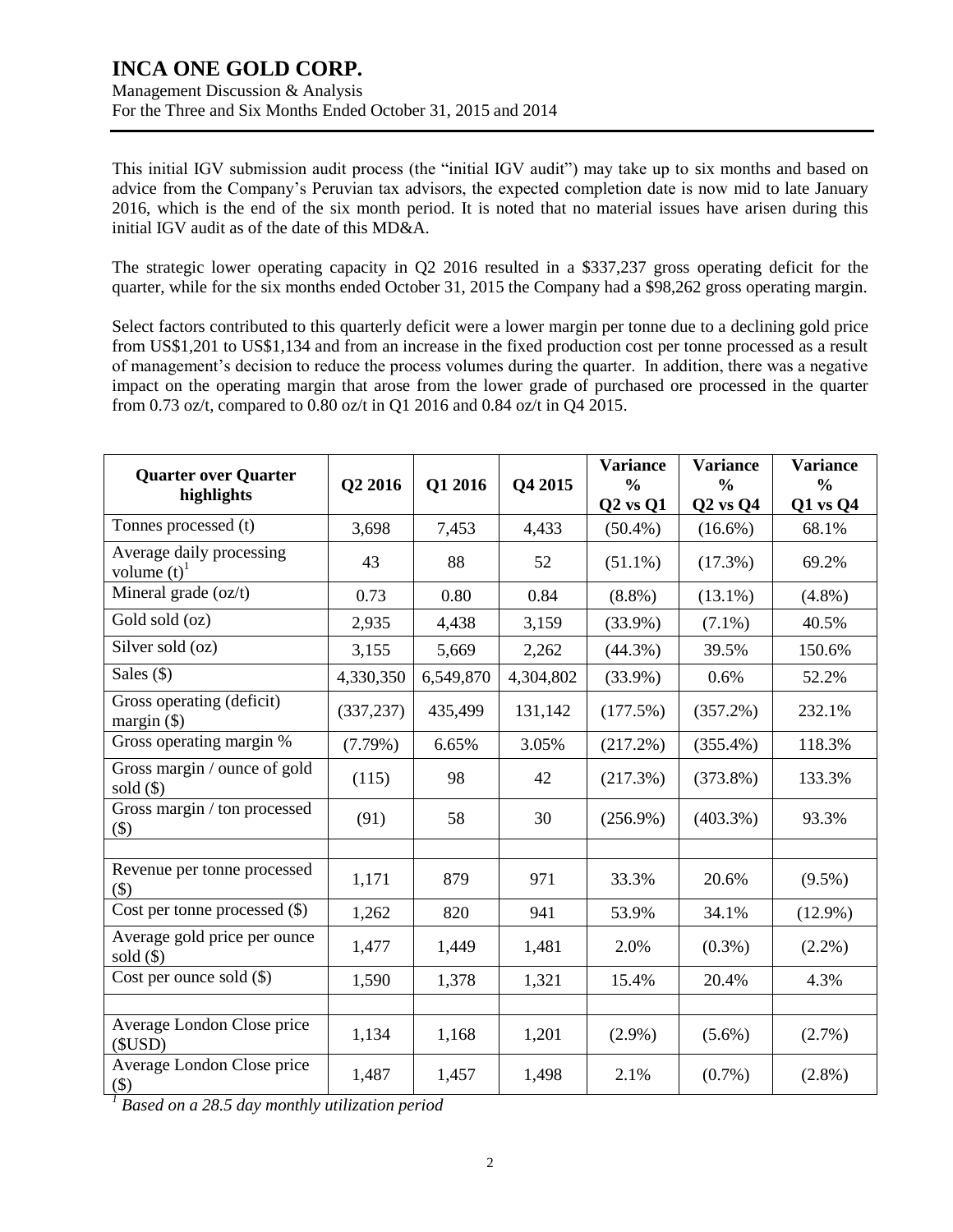Management Discussion & Analysis For the Three and Six Months Ended October 31, 2015 and 2014

Highlights during Q2 fiscal 2016 include:

- Total gold and silver sales of \$4,330,350 with total cost of goods sold of \$4,667,587 and gross margin deficit of \$337,237 or a 7.79% deficit;
- $\bullet$  3,698 tonnes of mineral was processed with an average gold grade of 0.73 oz/t;
- Average daily processing volume of 43 TPD (based on a 28.5 day monthly utilization period);
- Strategically reduced processing throughput was enacted while waiting for the SUNAT IGV/VAT audit process to complete;
- Purchased approximately 3,753 tonnes of gold-bearing material;
- Closed a financing arrangement with Standard Tolling Corp ("**TON**") for loan proceeds of US\$550,000 less US\$55,000 of prepaid interest for net proceeds of US\$495,000; and a mineral purchase agreement whereby US\$425,000 was advanced to the Company during the quarter.
- Closed a private placement of 4,009,726 common shares at \$0.15 per share for gross proceeds of \$601,459.

### Operating Activity – Q2 2016 Compared to Q1 2016

During Q2 2016, the Company processed a total of 3,698 tonnes of gold-bearing material with an average grade of 0.73 oz/t compared to 7,453 tonnes of gold-bearing material with an average grade of 0.80 oz/t during Q1 2016. Q2 2016 was the third quarter of commercial production. Production decreased during Q2 2016 due to a strategic decision by the Company to scale back production in order to wait for the receipt of the IGV receivable from the Peruvian tax authorities, which as of October 31, 2015 had a value of \$2,889,976. The IGV has not been received as of the date of this report.

The average daily processing volume (based on a 28.5 day monthly utilization period) during Q2 2016 was 43 TPD compared to 88 TPD during Q1 2016. Q2 2016 production figures include fewer days during which the Chala Plant operated at its full 100 TPD capacity (all TPD amounts based on a 28.5 day monthly utilization period). The TPD decrease in Q2 2016 was directly due to the strategic decision to scale back production.

During Q2 2016, the Company sold 2,935 ounces of gold and 3,155 ounces of silver compared to 4,438 ounces of gold and 5,669 ounces of silver sold during Q1 2016, with the decrease a result of the lower levels of tonness processed during Q2 2016 of 3,698 compared to 7,453 in Q1 2016.

The gross margin deficit per gold ounces sold during Q2 2016 amounted to \$115 compared to a gross margin of \$98 during Q1 2016, a decrease of \$213 arising primarily from the decrease in average daily processing volume relative to certain fixed operational costs.

The Company also achieved various operating improvements during the six months ended October 31, 2015 such as the purchase of a desorption plant and chemical laboratory to better maximize plant efficiency and lower operating cost, implement adjustments to the leaching circuit and grind size of the mill feed to improve recovery, and began expansion of the tailings pond.

### **Chala Plant – Commercial Production (effective February 1, 2015)**

As above, the Company accomplished many integral targets since commercial production began February 1, 2015, including improved mineral purchasing terms and recovery rates, which are key factors driving operating profitability. During Q3 of fiscal 2016 the Company anticipates it will continue to gradually ramp up production, and in January 2016, the Company expects to receive confirmation from SUNAT that the IGV/VAT audit process is complete and refund payments will begin to be processed.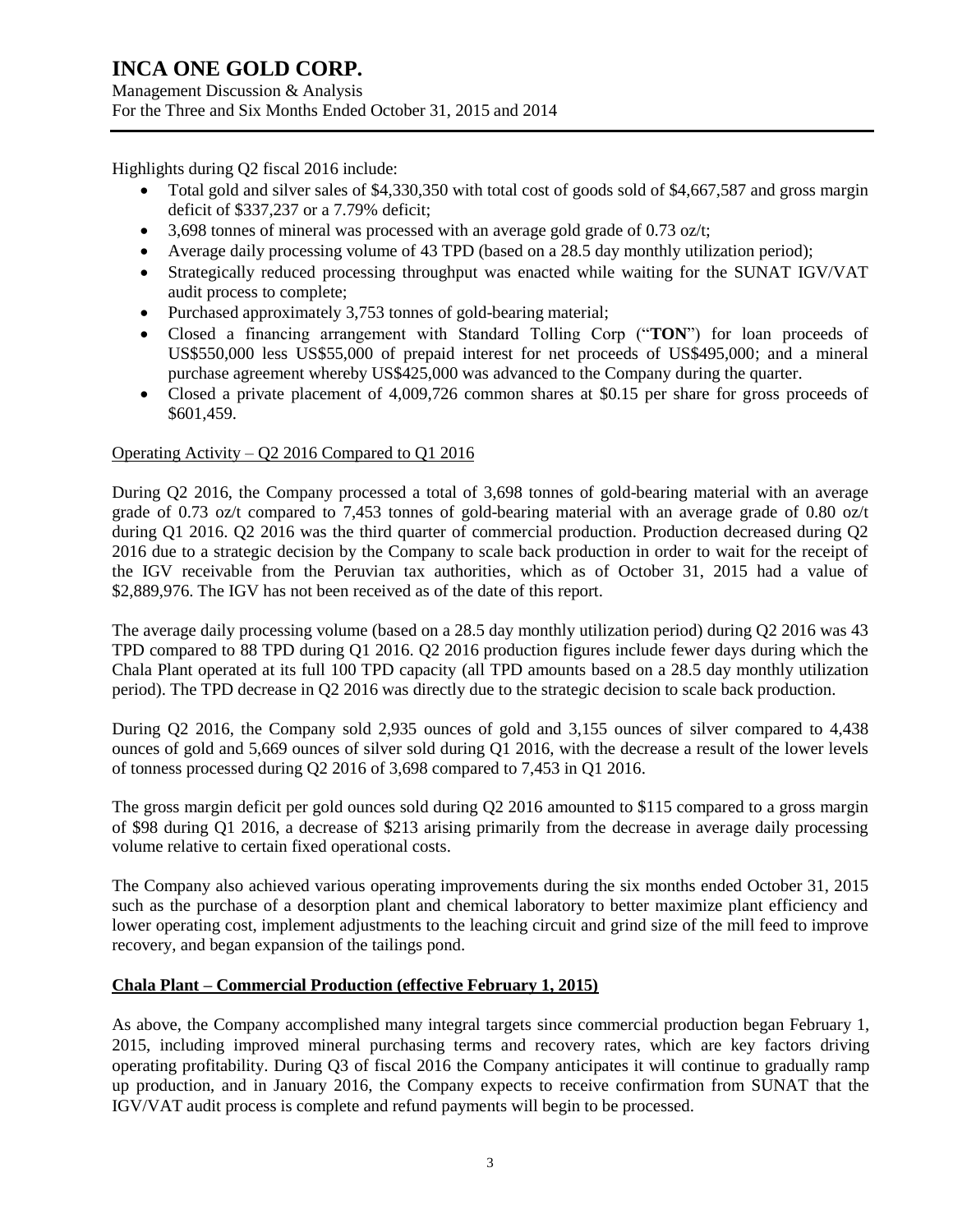Management Discussion & Analysis For the Three and Six Months Ended October 31, 2015 and 2014

During Q4 of fiscal 2016 the Company anticipates to benefit from regular IGV refunds, and from the operating initiatives in order to realize greater gross margins and profitability.

#### Mineral Purchasing

A key component of the business is mineral purchasing. The Company continues to enact initiatives to improve the efficiency and effectiveness of the mineral purchasing team including incentive programs, minigames, and targets for quantity, grade, and price with a gold grade target of 25 grams per tonne ("**gpt**"). To accomplish a relatively steady mill feed for the Chala Plant the Company has entered into various multidelivery letters of agreement ("**LOA**"). The Company's target is to have approximately 1,500 tonnes per month under LOA's, or 50% of the total expected 3,000 tonnes per month to supply the expanded operating capacity. The balance of the mill feed is expected to come from ongoing spot purchases in the market.

### Property, Plant and Equipment

As at October 31, 2015, total plant upgrade costs and capitalized pre-operating costs was \$5,437,164 (April 30, 2015 - \$5,241,843) which includes \$1,855,686 (April 30, 2015 - \$1,712,199) of incidental revenue generated during the pre-operating period and \$286,699 (April 30, 2015 - \$264,531) of capitalized interest.

During the six months ended October 31, 2015, the Company reclassified \$384,963, respectively, of VAT in Peru previously included in pre-operating expenses as a result of the review of the VAT receivable from the Peruvian tax authorities.

### **Chala Plant – Pre-Commercial Production**

On June 6, 2013, the Company entered into a Letter of Intent to acquire 100% of the Chala Plant in Southern Peru for USD\$240,000. Of this amount, USD\$150,000 has been paid and the remaining USD\$90,000 will be payable once transfer of the fully permitted facility is complete (see Title and Permitting below). Finder fees of USD\$40,000 were paid in connection with the acquisition and sourcing and technical advice fees of USD\$118,000, inclusive of value added tax, were also paid with respect to the acquisition and refurbishment of the Chala Plant in December 2013.

The Chala Plant was refurbished almost immediately after acquisition in calendar 2013 in order to achieve a processing capacity of 25 TPD and its first production of activated carbon was reported in November 2013. During the year ended April 30, 2014, the Company estimated a recovery of 347.97 ounces of gold and 144.50 ounces of silver from the harvest of activated carbon from the Chala Plant during the initial test milling phase.

In March 2014 an incident occurred at the Chala Plant during which certain Government officials caused some minor damage under the mistaken belief that the plant was not operating legally. The damage was subsequently repaired.

In June 2014 the Company closed the first tranche of a \$5,500,000 bond financing (see Financings below) for gross proceeds of \$2,700,000 which enabled the Company to begin expansion of the Chala Plant from 25 TPD capacity to 100 TPD capacity as well as provide working capital for mineral purchases and general operating purposes. During August 2014 and November 2014, the Company closed the second and third tranches, for gross proceeds of \$1,400,000 and \$1,400,000 respectively.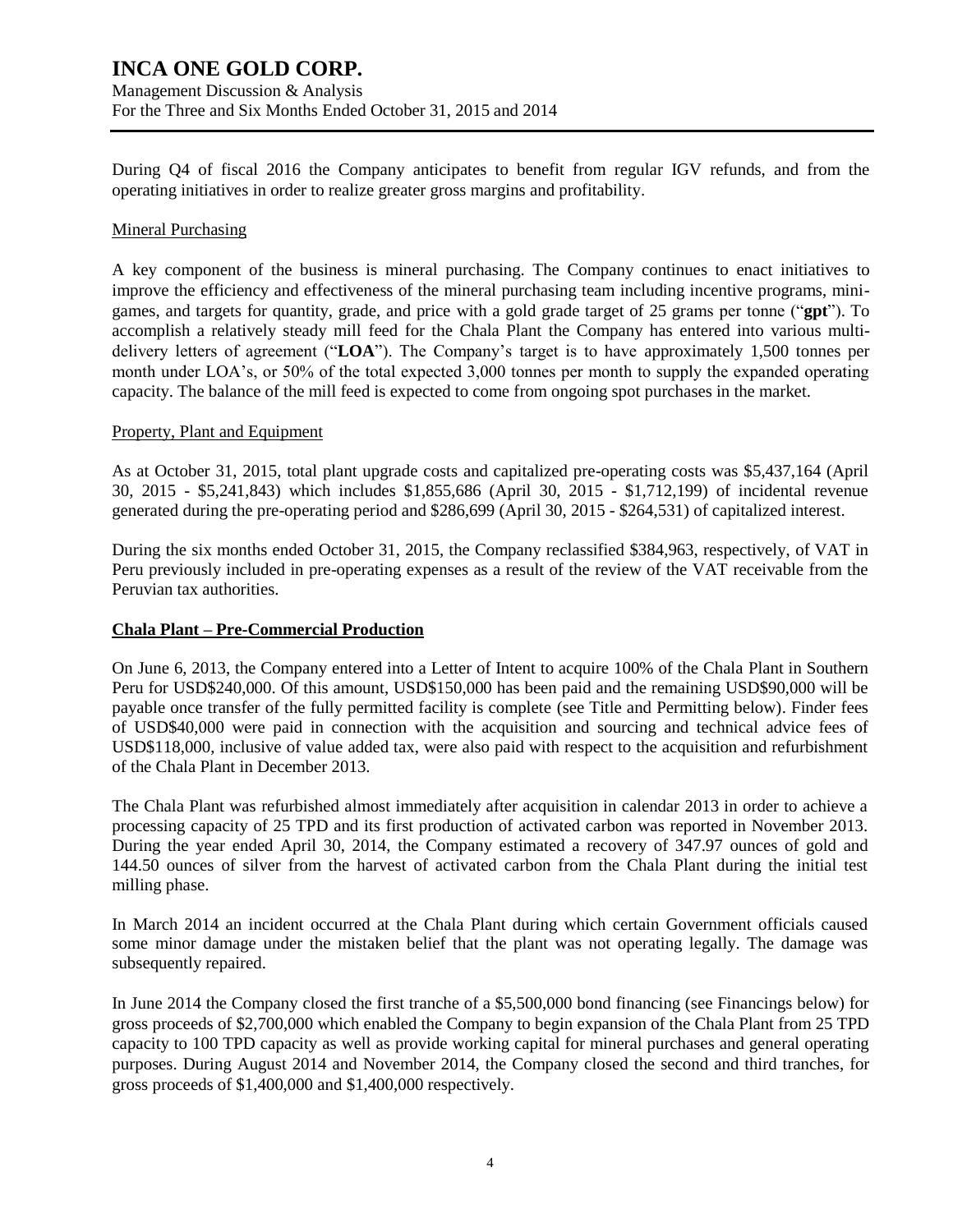To oversee expansion the Company engaged an established Peruvian engineering firm to oversee the construction and plant expansion to 100 TPD capacity. Two new 50 TPD ball mills were installed and commissioned over that period and many other aspects of the plant were expanded and upgraded including the crushing and leaching systems, expansion of the camp, new scale and reception area, new lab and storage facilities, and expanded mineral stockpile area. By December 31, 2014 the construction was substantially complete. The Company conducted test milling and commissioning beginning November 2014, and with the appropriate assessment management determined that at February 1, 2015 the Chala Plant had commenced commercial production.

This commercial production assessment included key parameters being met such as: a) all major and auxiliary processing circuits were fully operational including ball mill, crushing, and leaching circuits, and related facilities in place; b) average production throughput at the plant since February 1, 2015 has been in excess of 50 TPD with production ramping up to the full 100 TPD production capacity; and c) a reasonable testing and commissioning period had completed. As a result of the commencement of commercial production the Company began amortizing the capitalized costs of its milling plant.

The aforementioned technical information was reviewed on behalf of the Company by Phu Van Bui, P.Geo., a director and a Qualified Person as defined in NI 43-101.

### **Chala Plant - Title and Permitting**

Transfer of formal title of the Chala Plant is subject to a number of conditions. As part of the terms of the original purchase agreement for the Chala Plant, Inca One has an agreement between its wholly owned subsidiary, Chala One, and the seller and initial permit applicant, to operate under the umbrella of formalization until the successful completion of all the environmental and operating permits. As part of the formalization process the Chala Plant is currently in compliance and able to operate up to 100 TPD capacity. The Company has recently made significant progress on the various long-term licenses and permits required for the Chala Plant to operate at 100 TPD. The Company is also proceeding with the application of commercial permits to incrementally increase capacity up to 350 TPD. The Chala Plant currently sits on 21 hectares of land, and has ample room for plant expansion.

### **Exploration and Evaluation Assets**

Previously the Company had interests in exploration and evaluation assets including the Corizona Project and the Las Haquillas Project. No exploration expenditure has been incurred on these projects through either the year ended April 30, 2015 or Q2 fiscal 2016, and both projects were fully impaired as of April 30, 2015. For further detail on these projects refer to the annual MD&A for the years ended April 30, 2015 and 2014.

### **Future Outlook**

The Company is moving forward with its business plan to focus on gold-bearing mineral processing facilities in Peru and believes that the Chala Plant operations may provide the necessary cash flow to achieve profitability in calendar 2016. The Company intends to use the funds and net profits from mineral processing operations at the Chala Plant, and additional fundraising (see Financings and Subsequent Events below) to execute its business plan and expand mineral processing operations, so that it can continue to achieve its longterm objectives.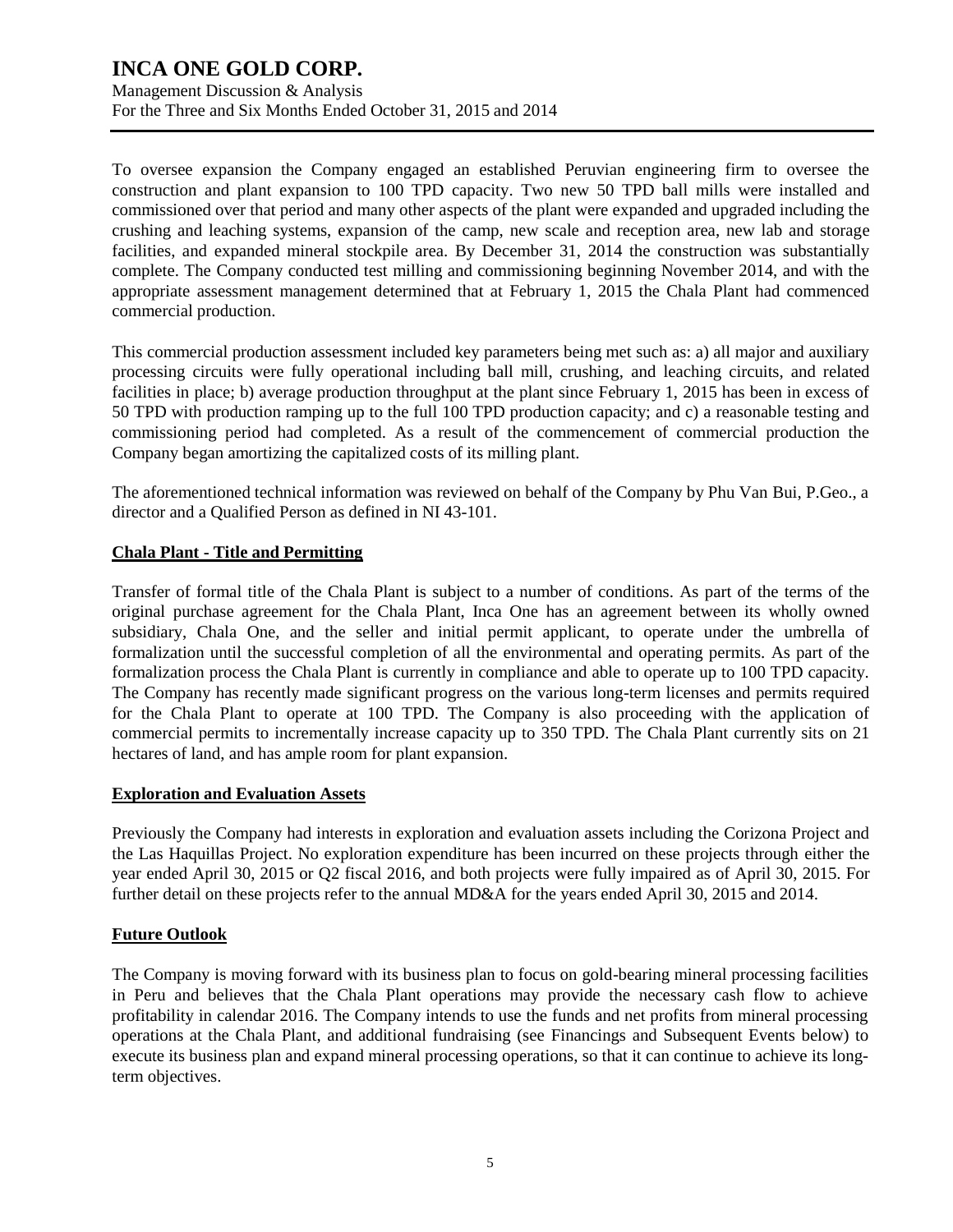Inca One management believes that the Chala Plant will enable the Company to generate sufficient cash flows to achieve profitable operations and further expand its Peruvian operations.

### **Selected Quarterly Information**

The following selected financial data with respect to the Company's financial condition and results of operations has been derived from the unaudited condensed interim consolidated financial statements of the Company for the three months ended October 31, 2015 and 2014 and from the audited consolidated financial statements for the year ended April 30, 2015. The selected financial data should be read in conjunction with those financial statements and the notes thereto.

| Three months ended:                     | October 31, 2015 | July 31, 2015 | <b>April 30, 2015</b> |
|-----------------------------------------|------------------|---------------|-----------------------|
|                                         |                  |               |                       |
| Revenue                                 | 4,330,350        | 6,549,870     | 4,304,802             |
| Cost of goods sold                      | 4,667,587        | 6,114,371     | 4,173,660             |
| Gross margin                            | (337, 237)       | 435,499       | 131,142               |
| Finance and other income (expense), net | 887,305          | 86,079        | 326,532               |
| Net loss                                | (1,928,949)      | (581,084)     | (779, 718)            |
| Net loss per share (basic and diluted)  | (0.02)           | (0.01)        | (0.01)                |
| Other comprehensive income (loss)       | 234,791          | (375,064)     | (361, 829)            |

|                                   | As at October 31,<br>2015 | As at April 30,<br>2015 | As at April 30,<br>2014 |
|-----------------------------------|---------------------------|-------------------------|-------------------------|
|                                   |                           |                         |                         |
| Exploration and evaluation assets | ٠                         |                         | 20,000                  |
| Total assets                      | 11,152,022                | 8,328,493               | 2,546,062               |
| Total long term liabilities       | 5,863,988                 | 5,673,756               | 626,349                 |
| Dividends declared                | Nil                       | Nil                     | Nil                     |

The following table sets out selected quarterly financial data from the Company's unaudited quarterly financial statements for the last eight quarters.

| <b>Quarter ended</b> | Working<br>capital<br>(deficiency) | <b>Total assets</b> | Long term<br><b>liabilities</b> | <b>Net loss</b> | <b>Basic loss</b><br>per share |
|----------------------|------------------------------------|---------------------|---------------------------------|-----------------|--------------------------------|
|                      | S                                  | \$                  | \$                              | S               | S                              |
| October 31, 2015     | (2,215,694)                        | 11,152,022          | 5,863,988                       | (1,928,949)     | (0.02)                         |
| July 31, 2015        | (1,201,165)                        | 11,433,207          | 5,787,037                       | (581,084)       | (0.01)                         |
| April 30, 2015       | (516, 327)                         | 8,328,493           | 5,673,756                       | (779, 718)      | (0.01)                         |
| January 31, 2015     | 677,365                            | 6,739,337           | 5,162,576                       | (1,980,269)     | (0.03)                         |
| October 31, 2014     | 843,171                            | 4,771,034           | 4,393,324                       | (747, 715)      | (0.01)                         |
| July 31, 2014        | 1,501,008                          | 3,889,948           | 3,082,066                       | (699, 670)      | (0.01)                         |
| April 30, 2014       | 170,974                            | 2,546,062           | 626,349                         | (848, 541)      | (0.02)                         |
| January 31, 2014     | (114, 588)                         | 1,887,745           | 613,944                         | (347,680)       | (0.01)                         |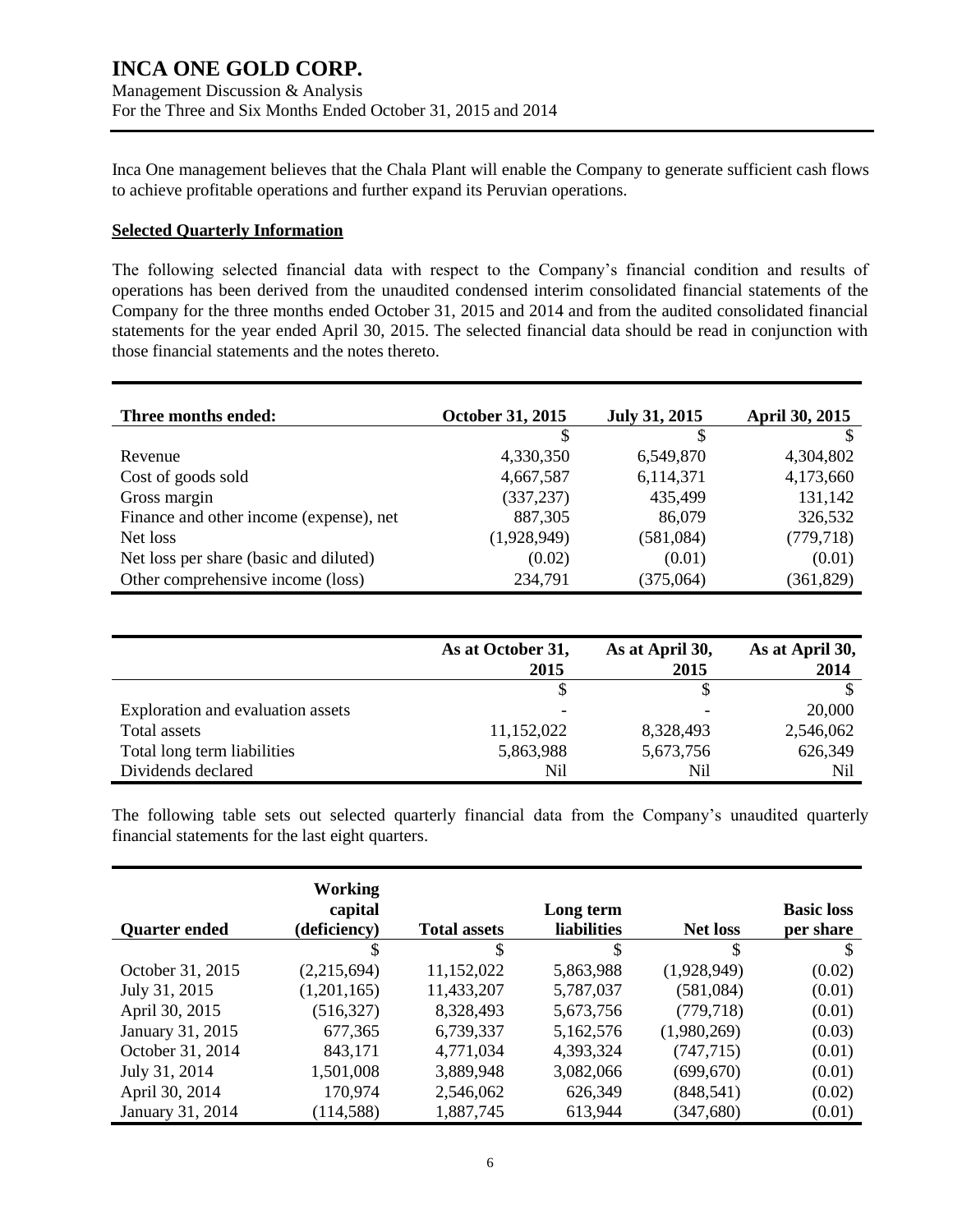Management Discussion & Analysis For the Three and Six Months Ended October 31, 2015 and 2014

The working capital deficiency as at October 31, 2015 is a result of the net loss and is impacted by \$4,208,307 of increase in current liabilities, of which \$3,925,314 is related to an increase in debt financings which are included as a current liability. These new debt financings were closed by the Company during the six months ended October 31, 2015, and are primarily comprised of the USD\$500,000 and USD\$400,000 convertible debenture second and third tranches, respectively, USD\$500,000 second debenture units with warrants, and USD\$500,000, USD\$425,000 and USD\$550,000 promissory notes (see financings below).

Total assets increased during the six months ended October 31, 2015, due to increases in certain current assets including prepaids and receivables (including VAT) arising from operations as well as the impact of foreign exchange of translating US dollar functional currency assets to the Canadian dollar reporting currency.

The increase in long term liabilities for the three and six months ended October 31, 2015 primarily arose from the recognition of accretion expense and amortization of issuance costs related to debt.

Major changes in quarterly net loss arose as follows:

- During the three months ended October 31, 2015, the \$1,928,949 net loss increased relative to prior quarters (other than January 31, 2015) primarily as a result of the commencement of commercial production on February 1, 2015 and the strategic decision by the Company to scale back production in order to wait for the receipt of the IGV receivable from the Peruvian tax authorities, which as of October 31, 2015 had a value of \$2,889,976.
- The gross operating deficit during the three months ended October 31, 2015, was \$337,237 from total metal revenue of \$4,330,350 and costs of goods sold of \$4,667,587. This was offset by increases in both finance costs and accretion expense due to new financings closed during the period and during prior periods and a \$106,369 gain in foreign exchange (see results of operations analysis below).
- During the three months ended April 30, 2015, the \$779,718 net loss increased relative to prior quarters (other than January 31, 2015 and October 31, 2014). Despite the gross margin of \$131,142 during the three months ended April 30, 2015, there were increases in both consulting and management fees as well as office, rent, utilities and other expenses arising from expanded corporate and Peruvian administrative teams, and commencement of commercial production, while being offset by a \$529,458 gain in foreign exchange.
- During the three months ended January 31, 2015, the \$1,980,269 net loss included a \$990,835 impairment of marketable securities from devaluation of the Global Resources Investment Trust PLC ("GRIT") shares. Through October 31, 2014 the unrecognized losses were recorded through other comprehensive income.

### **Results of Operations**

Three months ended October 31, 2015 compared with the three months ended October 31, 2014

Revenue for the three months ended October 31, 2015 was \$4,330,350 and cost of goods sold was \$4,667,587 resulting in a gross margin deficit of \$337,237. Commercial production started on February 1, 2015, as such, for the three months ended October 31, 2014 there was no revenue or cost of goods sold.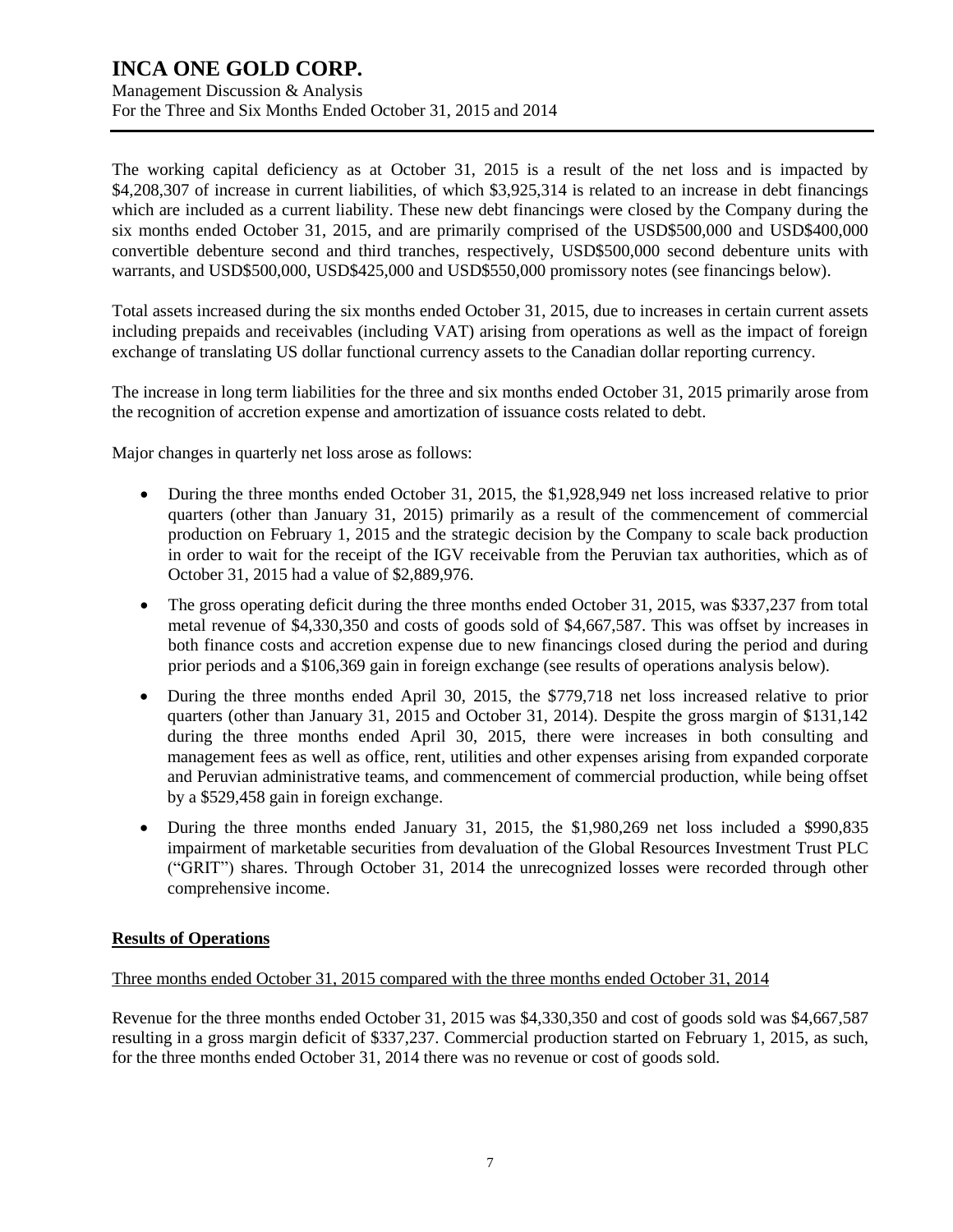Management Discussion & Analysis For the Three and Six Months Ended October 31, 2015 and 2014

During the three months ended October 31, 2015, the Company reported a net loss of \$1,928,949 the most significant components of which were, aside from the gross operating loss of \$337,237, consulting and management fees of \$158,007; foreign exchange gain of \$106,369; office, rent, utilities and other expenses of \$195,951; salaries and benefits of \$119,129; finance costs of \$465,420; accretion expense of \$191,138; and impairment of marketable securities of \$124,360.

Consulting and management fees during the three months ended October 31, 2015 increased by \$69,484 to \$215,162 compared to \$145,678 in the three months ended October 31, 2014. This increase was the result of an increase in corporate and administrative staff and contractors in both the Peruvian and Canadian offices as the Company commenced commercial production at the Chala Plant on February 1, 2015.

Foreign exchange loss during the three months ended October 31, 2015 increased by \$97,031 resulting in a loss of \$106,369 compared to a loss of \$9,338 in the three months ended October 31, 2014. The foreign exchange gain was primarily the result of the \$5.5 million bond allocated to the Chala One subsidiary which has the US dollar as functional currency, and due to the devaluation in the Canadian dollar relative to the US dollar during the period, a foreign exchange gain arose. Note that as of October 31, 2014, only \$4.1 million out of the \$5.5 million was closed and the remaining \$1.4 million was closed after October 31, 2014.

Office, rent, utilities and other expenses during the three months ended October 31, 2015 increased by \$128,867 to \$195,951 compared to \$67,084 in the three months ended October 31, 2014, while salaries and benefits expense increased by \$108,683 to \$119,129 compared to \$10,446. Overall there was an increase in corporate and administrative staff and contractors in both the Peruvian and Canadian offices during Q2 2016 as the Company expanded the Peruvian operations and commenced commercial production on February 1, 2015.

Finance costs increased during the three months ended October 31, 2015 by \$335,714 to \$465,420 compared to \$129,706 during October 31, 2014 primarily due to higher interest paid related to new financings closed during and before Q2 2016. During Q1 2016, the Company closed the USD\$500,000 and USD\$400,000 convertible debenture second and third tranches, respectively, USD\$500,000 second debenture units with warrants, and USD\$500,000 promissory note. During Q1 2015 the company closed \$325,000 of convertible debenture, \$2.7 million of bond financing. During Q2 2016, the Company closed a USD\$425,000 and USD\$550,000, promissory note (see financings below).

Accretion expense increased in the three months ended October 31, 2015 by \$183,244 to \$191,138 compared to \$7,894 in the three months ended October 31, 2014. This was a result of higher accretion and amortization of issuance costs related to new financings closed during and before Q2 2016.

### Six months ended October 31, 2015 compared with the six months ended October 31, 2014

Revenue for the six months ended October 31, 2015 was \$10,880,220 and cost of goods sold was \$10,781,958 resulting in a gross margin of \$98,262. Commercial production started on February 1, 2015, as such, for the six months ended October 31, 2014 there was no revenue or cost of goods sold.

During the six months ended October 31, 2015, the Company reported a net loss of \$2,520,256 the most significant components of which were consulting and management fees of \$424,083; foreign exchange gain of \$533,656; office, rent, utilities and other expenses of \$311,314; salaries and benefits of \$321,063; sharebased payments of \$361,633; finance costs of \$814,892; accretion expense of \$386,655; and impairment of marketable securities of \$151,580.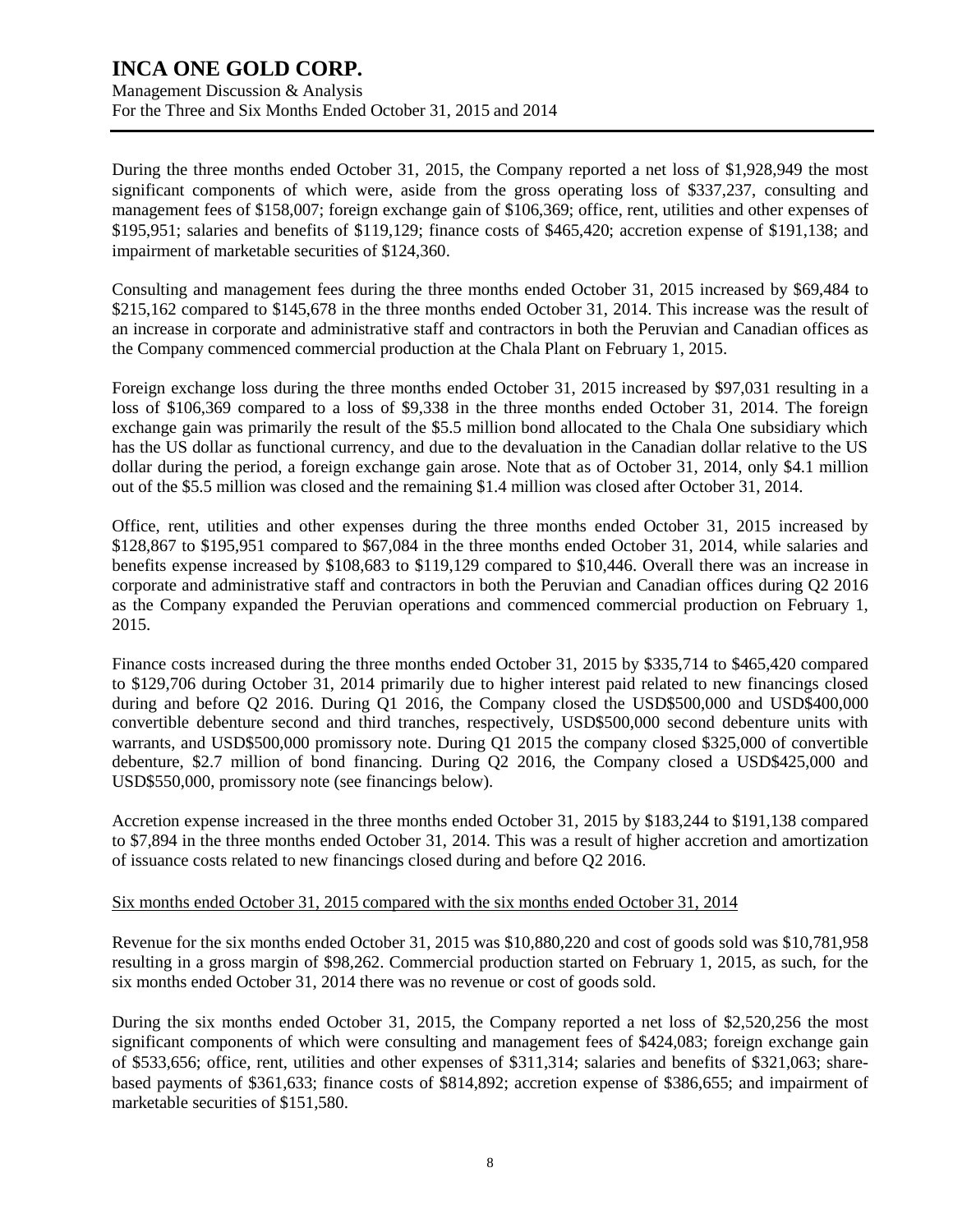Management Discussion & Analysis For the Three and Six Months Ended October 31, 2015 and 2014

Consulting and management fees during the six months ended October 31, 2015 increased by \$208,475 to \$424,083 compared to \$215,608 in the six months ended October 31, 2014. This increase was the result of an increase in corporate and administrative staff and contractors in both the Peruvian and Canadian offices as the Company commenced commercial production at the Chala Plant on February 1, 2015.

Foreign exchange gain during the six months ended October 31, 2015 increased by \$533,656 resulting in a gain of \$530,828 compared to a gain of \$2,828 in the six months ended October 31, 2014. The foreign exchange loss was primarily the result of the \$5.5 million bond allocated to the Chala One subsidiary which has the US dollar as functional currency, and due to the devaluation in the Canadian dollar relative to the US dollar during the period, a foreign exchange gain arose. Note that as of October 31, 2014, only \$4.1 million out of the \$5.5 million was closed and the remaining \$1.4 million was closed after October 31, 2014.

Office, rent, utilities and other expenses during the six months ended October 31, 2015 increased by \$210,854 to \$311,314 compared to \$100,460 in the six months ended October 31, 2014, while salaries and benefits expense increased by \$301,523 to \$321,063 compared to \$19,540. Overall there was an increase in corporate and administrative staff and contractors in both the Peruvian and Canadian offices during Q2 2016 as the Company expanded the Peruvian operations and commenced commercial production on February 1, 2015.

Share-based payments increased in the six months ended October 31, 2015 by \$11,462 to \$361,633 compared to \$350,172 in the six months ended October 31, 2014. 2,780,000 stock options granted during the six months ended October 31, 2016, compared to 2,550,000 stock options granted during the six months ended October 31, 2015.

Finance costs increased during the six months ended October 31, 2015 by \$592,316 to \$814,892 compared to \$222,576 during the six months ended October 31, 2014 primarily due to higher interest paid related to new financings closed during and before Q2 2016. During Q1 2016, the Company closed the USD\$500,000 and USD\$400,000 convertible debenture second and third tranches, respectively, USD\$500,000 second debenture units with warrants, and USD\$500,000 promissory note. During Q1 2015 the company closed \$325,000 of convertible debenture, \$2.7 million of bond financing. During Q2 2016, the Company closed a USD\$425,000 and USD\$550, promissory note (see financings below).

Accretion expense increased in the six months ended October 31, 2015 by \$353,011 to \$368,655 compared to \$15,644 in the six months ended October 31, 2014 as a result of higher accretion and amortization of issuance costs related to new financings closed during and before Q2 2016.

### **Liquidity and Capital Resources**

As at October 31, 2015 the Company has financed its operations and met its capital requirements primarily through the issuance of capital stock by way of private placements, the exercise of share purchase warrants previously issued and more recently, from the issue of promissory notes, convertible debentures and debenture units with warrants. As at October 31, 2015, the Company had cash of \$121,080 representing a decrease of 333,241 compared with cash of \$454,321 at April 30, 2015.

The Company reported working capital deficiency of \$2,215,694 at October 31, 2015 as compared to working capital deficiency of \$516,327 as at April 30, 2015, representing an increase in working capital deficiency of \$1,699,367 primarily resulting from the current portion of long-term debts including the closing of the USD\$500,000 and USD\$400,000 convertible debenture second and third tranches, respectively, closing of the USD\$500,000 second debenture units with warrants, and USD\$500,000, USD\$425,000 and USD\$550,000 promissory note (see financings below), offset by increases to inventory, prepaids, and receivables.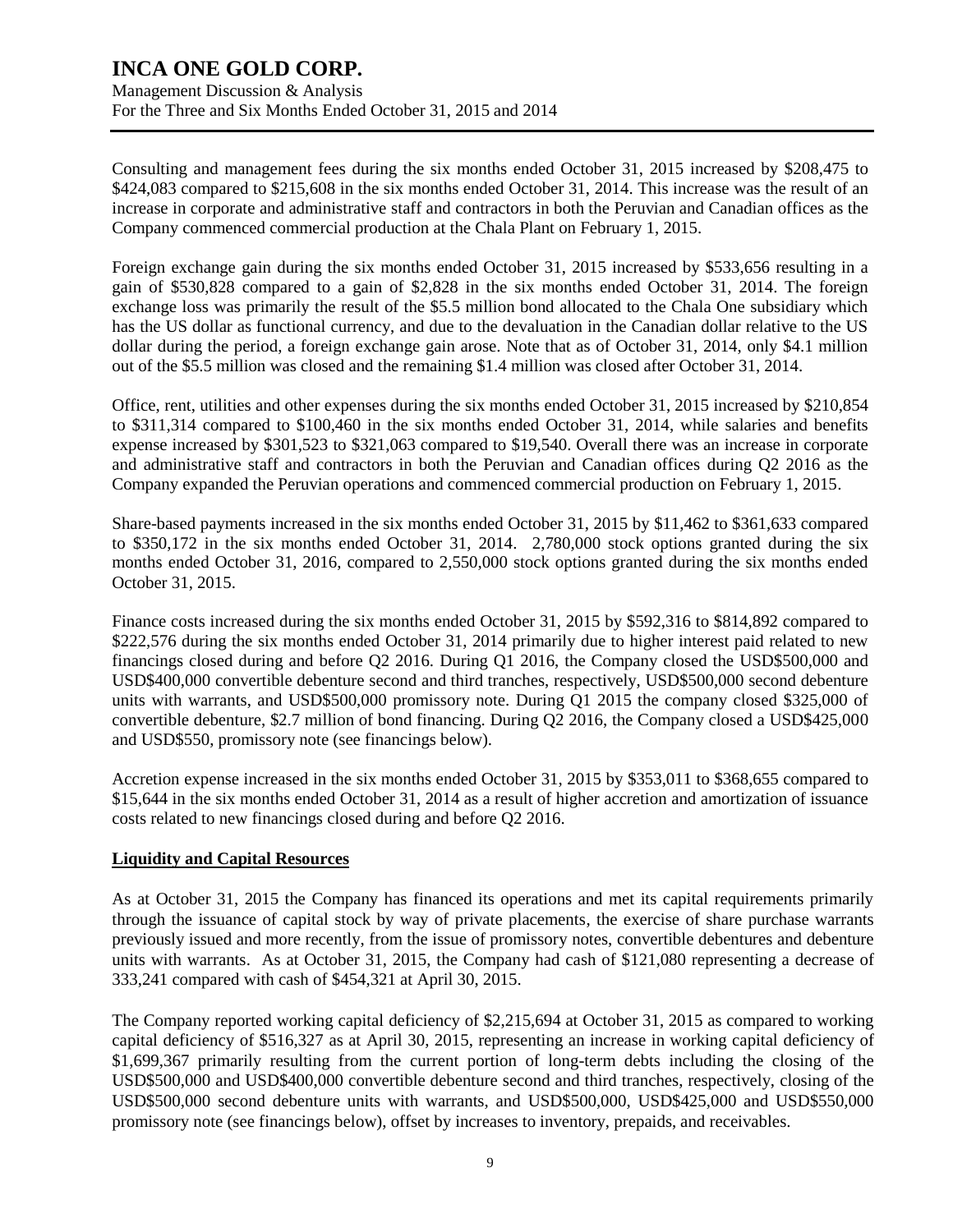Management Discussion & Analysis For the Three and Six Months Ended October 31, 2015 and 2014

Marketable securities consist of 733,007 shares in Global Resources Investment Trust PLC ("**GRIT**") which were acquired on February 28, 2014 in exchange for the issue of 12,000,000 common shares in the Company at a value of \$0.11 per share; and 6,000,000 shares in TON which were acquired on October 7, 2015 at a value of \$0.055 per share for a total fair value of \$330,000 at time of acquisition.

The fair value of the shares in GRIT at acquisition was determined based on a value of \$0.11 per share for the 12,000,000 common shares issued by the Company. As of October 31, 2015 the GRIT shares were recorded at a fair value of \$96,258 (April 30, 2015 – \$217,838) based on the GRIT share trading price of CDN\$0.13 (GBP £0.07). To date in December 2015 the average GRIT share trading price was trading at a lesser value than as at October 31, 2015. While the Company will seek to maximize the proceeds it receives from the sale of its GRIT Shares, there is no assurance as to the timing of disposition or the amount that will be realized.

As of October 31, 2015 the TON shares were recorded at a fair value of \$300,000 (April 30, 2015 – \$nil) based on the TON share trading price of CDN\$0.05, as a result an impairment of marketable securities of \$30,000 was included in operating expenses (2014 - \$nil) for the three and six months ended October 31, 2015. Subsequent to period end TON halting trading of their shares and announced that they are illiquid, consequently management included this fact pattern in their determination that the TON share impairment is permanent.

The Company continued developing the Chala Plant which was successfully upgraded to approximately 100 TPD capacity during the year ended April 30, 2015. The Chala Plant commenced commercial production on February 1, 2015.

Management intends to finance operating costs and plant expansion over the year with funds received from the convertible loan, debenture, and promissory notes financings completed during the six months ended October 31, 2015. Other than convertible debentures and bond financing the Company has no other long-term debt and is not subject to externally imposed capital requirements except for the right of first refusal for future debt and equity financings provided to bond and debenture holders per financings entered during the year.

### **Capital Expenditures**

As at October 31, 2015, total plant upgrade costs and capitalized pre-operating costs was \$5,437,164 (April 30, 2015 - \$5,241,843) which includes \$1,855,686 (April 30, 2015 – \$1,712,199) of incidental revenue generated during the pre-operating period and \$286,699 (April 30, 2015 - \$264,531) of capitalized interest. During the six months ended October 31, 2015, the Company reclassified \$384,963 of VAT in Peru previously included in pre-operating expenses as a result of the review of the VAT receivable from the Peruvian tax authorities.

### **Financings - Debt**

### Promissory Notes – Directors and Officers

During the year ended April 30, 2014, two directors and officers of the Company advanced to the Company a total of \$170,000 in cash in exchange for promissory notes. The notes were unsecured and payable on demand with an interest rate of 20% per annum calculated and paid quarterly in arrears. During the year ended April 30, 2014, \$50,000 of the principal was repaid with the remaining \$120,000 repaid during the year ended April 30, 2015.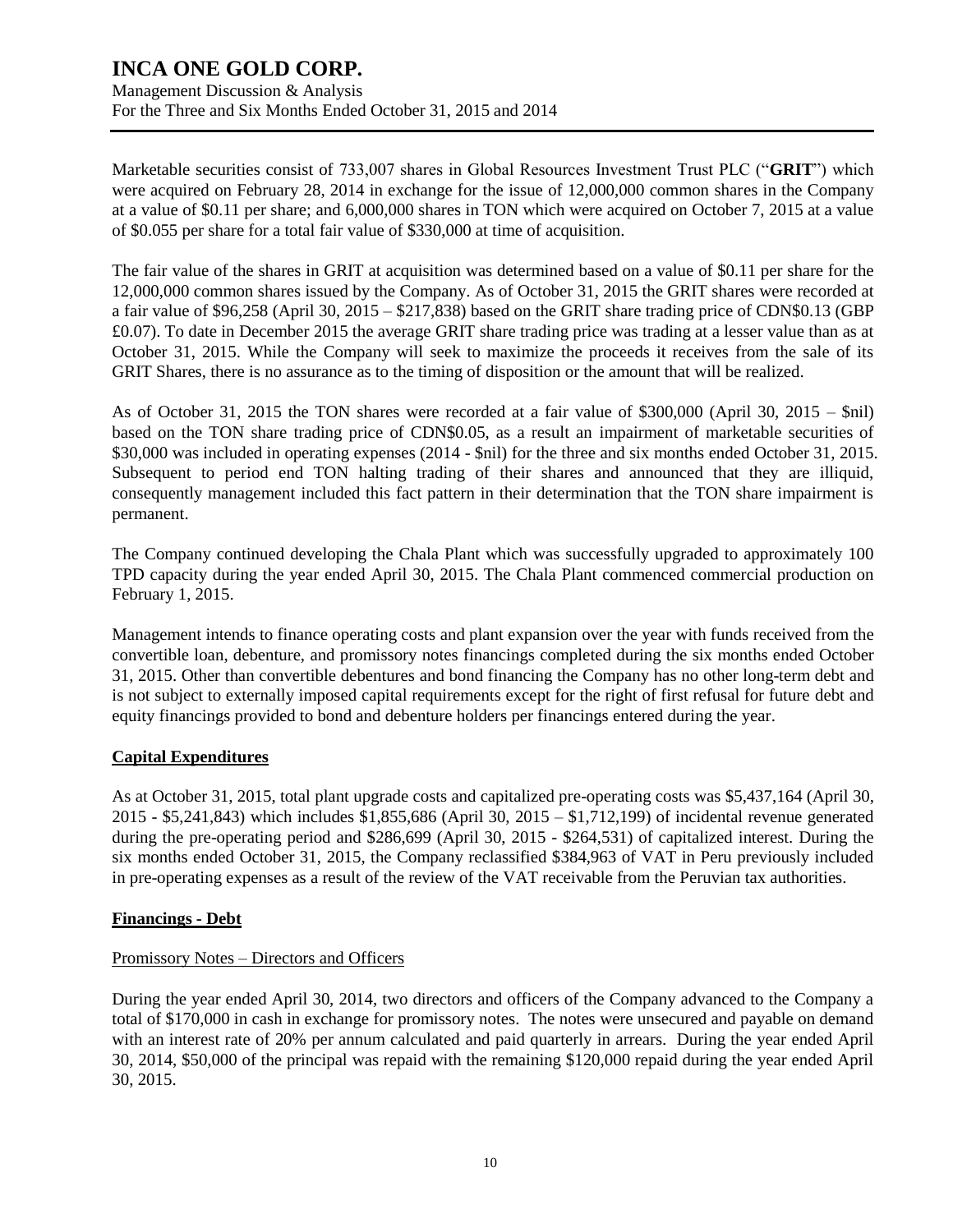Management Discussion & Analysis For the Three and Six Months Ended October 31, 2015 and 2014

During December 2014, directors and officers advanced to the Company a total of \$205,000. The advances were unsecured and non-interest bearing. During the year ended April 30, 2015 the \$205,000 was repaid in full.

During May 2015, a director and officer and an officer of the Company advanced to the Company a total of \$100,000 in cash in exchange for short term promissory notes. The notes are unsecured with an interest rate of 20% per annum payable on maturity in six months. Subsequent to period end, the parties agreed to extend the maturity date for an additional three months. As at October 31, 2015, the principal balance was \$100,000 (April 30, 2015 - \$nil) and interest expense of \$9,490 (2014 - \$nil) has been recorded and remains in accounts payable and accrued liabilities as of October 31, 2015.

During June 2015 a company controlled by an individual who was subsequently appointed a director of the Company on July 8, 2015 advanced to the Company USD\$500,000 in cash in exchange for a short term promissory note of which USD\$100,000 was repaid during August 2015. The note is unsecured with an interest rate of 20% per annum payable on maturity in six months Subsequent to period end, the parties agreed to extend the maturity date for an additional three months. As at October 31, 2015, the principal balance was US\$400,000 (CAD\$523,000) (April 30, 2015 - \$nil), and interest expense recorded during the three and six months ended October 31, 2015 was of \$28,686 and \$43,737, respectively (2014 - \$nil and \$nil, respectively), of which \$12,830 (2014 - \$nil) has been recorded and remains in accounts payable and accrued liabilities as of October 31, 2015.

### Promissory Notes – Third party advances

On January 14, 2015, the Company received USD\$200,000 in cash in exchange for a promissory note with a third party. The note is unsecured, originally had a six month term, and carried an interest rate of 20% per annum calculated and payable on the maturity date. In July 2015 and in October 2015, the Parties agreed to cumulatively extend the maturity date for an additional six months. As at October 31, 2015, the principal balance was \$261,500 (April 30, 2015 - \$241,280) and interest expense of \$14,894 (2014 - \$nil) and \$30,392 (2014 - \$nil) was incurred during the three and six months ended October 31, 2015, respectively, of which \$19,102 has been recorded and remains in accounts payable and accrued liabilities as of October 31, 2015.

### Promissory Notes – Redeemable notes

On October 22, 2013 and November 6, 2013, the Company closed a non-brokered private placement of secured, redeemable promissory notes for gross proceeds of \$420,000. Of this amount an aggregate of \$150,000 was issued to an officer and a company controlled by a director. The promissory notes mature after 24 months and bear interest at 20% per annum.

At the option of one of the subscribers, accrued interest of \$55,846 (2014 – \$14,038) has been added to the principal of the promissory notes instead of being paid in cash. Subscribers are entitled to redeem their investment principal plus accrued interest on or after six months by providing 30 days written notice in advance of three month promissory note rollover periods. The notes are secured by a security interest in all of the Company's present and after acquired property pursuant to an underlying Security Agreement but are subordinate to any security held by holders of the Convertible Debentures.

During the year ended April 30, 2015, \$100,000 of the promissory notes were redeemed by an officer of the Company and \$50,000 of the promissory notes were redeemed by a company controlled by a director of the Company. On May 31, 2015, \$120,000 of the notes were repaid.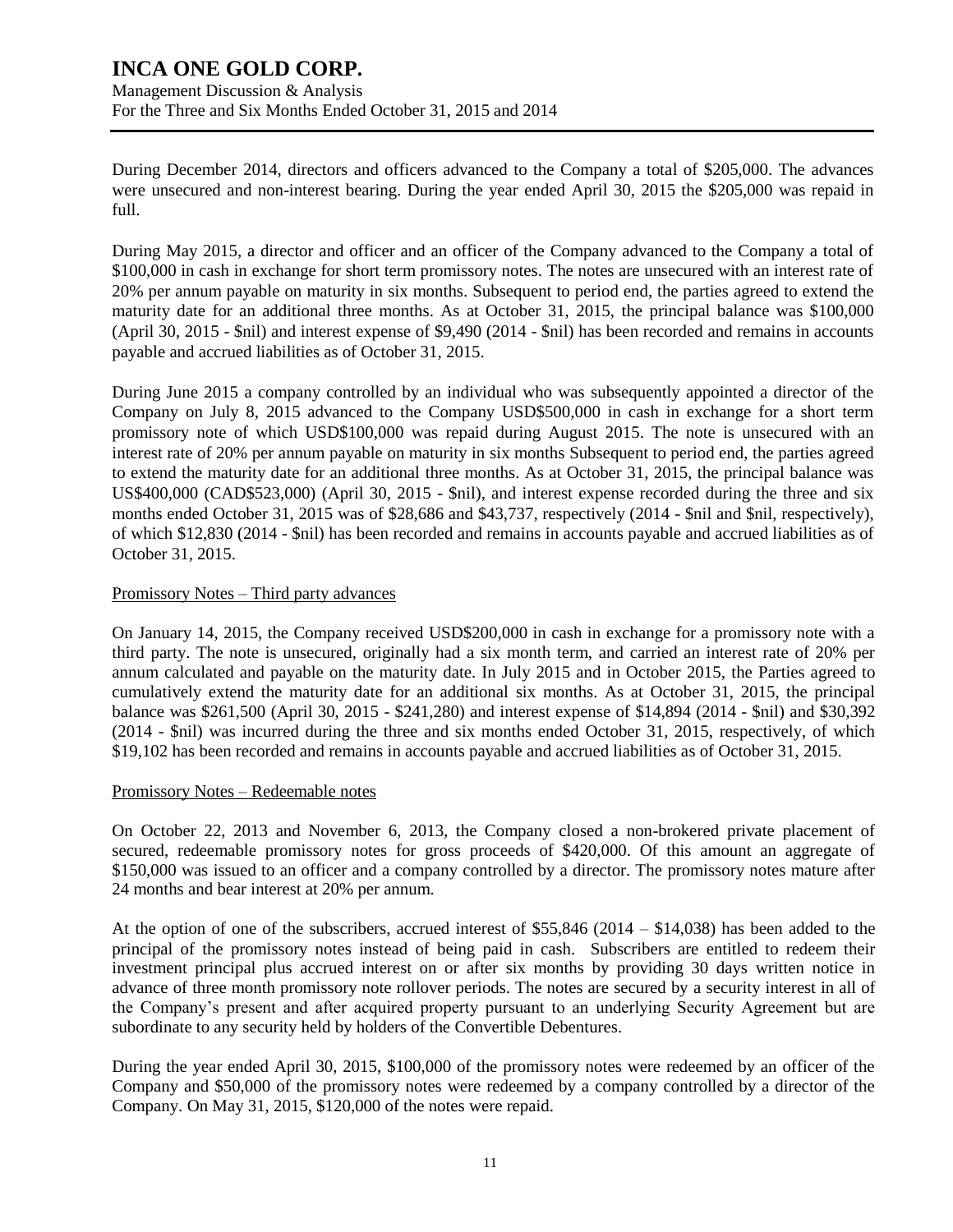Management Discussion & Analysis For the Three and Six Months Ended October 31, 2015 and 2014

During October 2015 and subsequent to period end, the remaining subscriber agreed to extend repayment of the remaining balance owing of \$219,884, whereby subsequent to period end \$125,000 was repaid.

A cash finder fee of \$2,500 and legal and regulatory costs of \$2,540 incurred in connection with the financing were charged against the promissory notes amount payable. As at October 31, 2015, the principal balance, including capitalized interest, was \$219,884 (April 30, 2015 - \$318,264) and interest expense recorded during the three and six months ended October 31, 2015 was \$10,605 and \$22,743, respectively (2014 - \$19,650 and \$41,572, respectively) of which \$1,085 (2014 - \$1,730) has been recorded and remains in accounts payable and accrued liabilities as of October 31, 2015. In addition, accretion of transaction costs of \$1,125 (2014 - \$1,119) has been recorded.

#### Promissory Notes – TON Mineral Loan

On October 6, 2015, the Company entered into a binding letter of intent with TON (the "**Binding LOI**") to acquire all of the issued and outstanding shares of TON under a plan of arrangement, subject to due diligence and other conditions. As part of the Binding LOI, the Company entered into a loan with TON for US\$550,000 less US\$55,000 of prepaid interest for net proceeds of US\$495,000 (the "**Mineral Loan**"). The Mineral Loan bears an annual interest rate of 20% and is due April 6, 2016 or earlier subject to certain maturity conditions including 30 days after the termination of the Binding LOI, which was terminated on November 30, 2015 (see Note 23 – Subsequent Events). As at October 31, 2015, the principal balance of the Mineral Loan was \$719,125 (April 30, 2015 - \$nil) and interest expense recorded during the three and six months ended October 31, 2015 was \$11,976 and (2014 - \$nil), which was offset against the prepaid interest amount.

#### Promissory Notes – TON Purchase Note

As part of the Binding LOI, on October 21, 2015, the Company also entered into a mineral purchase agreement with TON (the "**Mineral Purchase Note**") whereby TON would advance the Company up to US\$1,750,000 for the purpose of the acquisition of mineral at the Company's Chala One toll milling plant. The Mineral Purchase Note pays a profit sharing fee to TON at a fixed rate of 12% per annum on advances approximately four weeks after the advance. The Mineral Purchase Note is subject to various maturity clauses including two months after the termination of the Binding LOI, which was terminated on November 30, 2015 (see Note 23 – Subsequent Events). As at October 31, 2015, US\$425,000 (CAD\$555,688) (April 30, 2015 - \$nil) had been advanced and interest expense recorded during the three and six months ended October 31, 2015 was \$1,225 and (2014 - \$nil) which has been recorded and remains in accounts payable and accrued liabilities as of October 31, 2015.

#### CAD denominated Convertible Debentures

On October 30, 2013, the Company completed a secured convertible debenture offering for gross proceeds of \$275,000. Of this amount \$75,000 was issued to two directors and officers or to individuals to whom they were related. The debentures mature on October 30, 2018 and are redeemable at the Company's option after October 30, 2016. At the date of issue \$198,664 was attributed to the liability component of the convertible debenture and \$76,336 to the equity component based on an effective interest rate of 20%.

The debenture is secured by a security interest in all of the Company's present and after acquired property pursuant to an underlying Security Agreement and hold preference to any security held by holders of the promissory notes.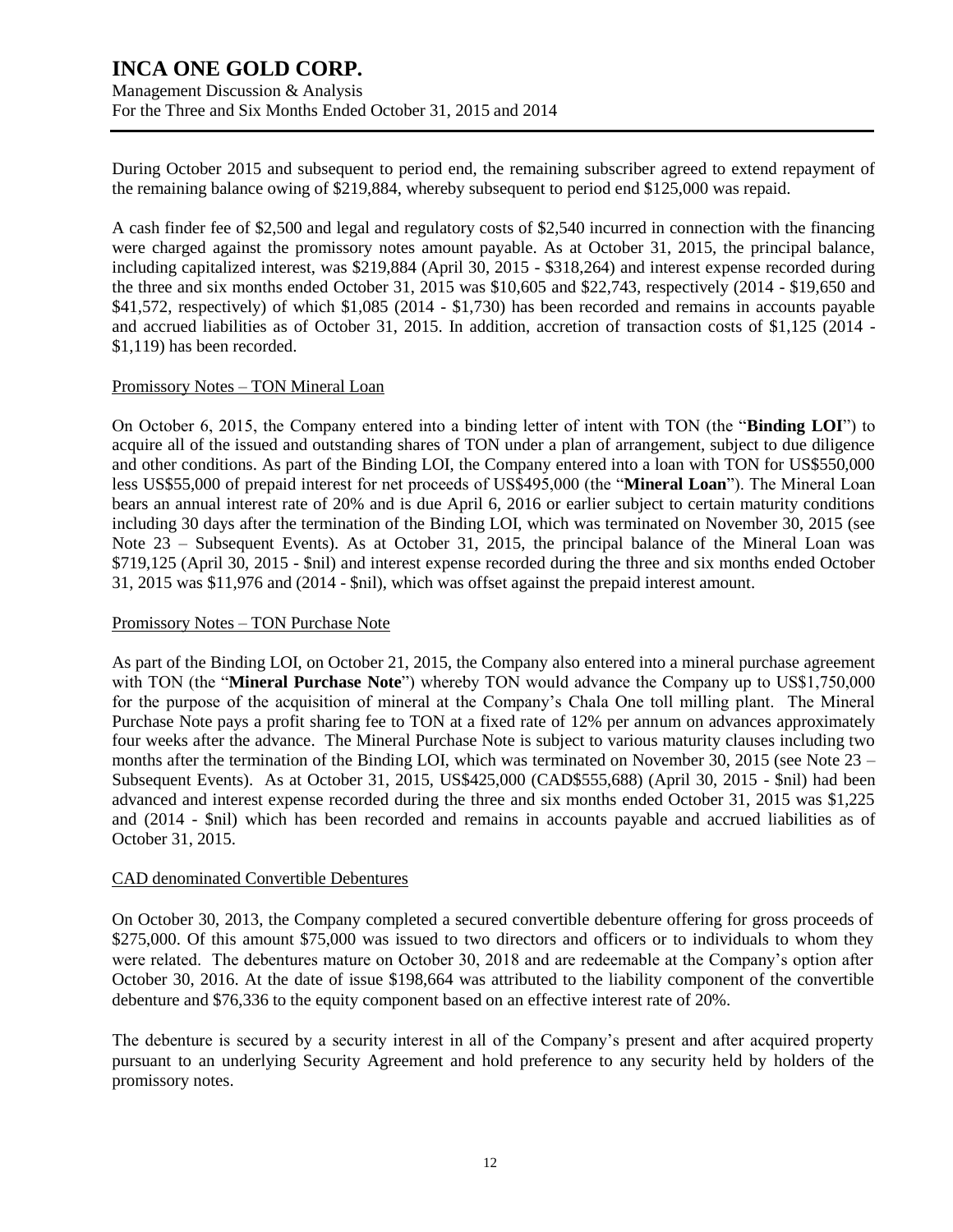Management Discussion & Analysis For the Three and Six Months Ended October 31, 2015 and 2014

Until October 30, 2014 each debenture holder had the option to convert up to 20% of the debenture principal and all of the interest payable into common shares by providing 30 days written notice in advance of three month debenture rollover periods. The conversion of debenture principal was based on a share price of \$0.10 and the conversion of any interest payable was based on the greater of \$0.10 per share or the closing share price on the date the Company received notice from the holder. On October 30, 2014, \$55,000 of the convertible debentures were converted to 550,000 common shares of the Company.

Interest on the debenture is payable at the rate of 10% per annum calculated and paid quarterly in arrears. Professional fees of \$11,705 have been incurred in connection with the debenture offering and have been recorded against the liability and equity components on a pro-rata basis. During the three and six months ended October 31, 2015, the Company recorded accretion expense and amortization of issuance costs of \$3,221 and \$6,383, respectively, (2014 – \$3,740 and \$7,411, respectively), and interest expense of \$1,474 and \$4,011, respectively, (2014 – \$6,932 and \$13,788, respectively) of which \$nil (2014 - \$2,760) has been recorded and remains in accounts payable and accrued liabilities as of October 31, 2015.

On May 23, 2014, the Company closed a second debenture financing for gross proceeds of \$325,000. The Company had received all of the proceeds in advance of the closing and accordingly they were reflected as current liabilities on the Consolidated Statements of Financial Position as at April 30, 2014. The debentures bear interest at a rate of 10% per annum, calculated and paid quarterly in arrears, 25% of which shall be convertible into shares during the first year of the debenture term. Also during the first year of the debenture term a maximum of 25% of the principal may, at the option of the holder, be converted into common shares of the Company at a price of \$0.125 per common share. The debentures mature on May 22, 2019 and are redeemable by the Company at any time after May 22, 2017. They are secured by a security interest in all of the Company's present and after acquired property pursuant to a security agreement. At the date of issue \$234,785 was attributed to the liability component of the convertible debenture and \$90,215 to the equity component based on an effective interest rate of 20%. On December 1, 2014, \$81,250 of the convertible debentures were converted to 650,000 common shares of the Company.

Professional fees of \$18,297 have been incurred in connection with the debenture offering and have been recorded against the liability and equity component on a pro-rata basis. During the three and six months ended October 31, 2015, with respect to this second debenture offering the Company recorded accretion expense and amortization of issuance costs of \$3,352 and \$6,642, respectively, (2014 - \$4,154 and \$8,233, respectively), and interest expense of \$6,127 and \$12,288, respectively, (2014 - \$8,192 and \$18,486, respectively) of which \$2,071 (2014 -\$2,760) has been recorded and remains in accounts payable and accrued liabilities as of October 31, 2015.

### USD denominated Convertible Debentures

On March 20, 2015, the Company announced the terms of a convertible loan with a group of lenders for gross proceeds of USD\$1,500,000 (the "USD Convertible Loan"). The USD Convertible Loan bears interest at a rate of 15% per annum and was available to be drawn down in three tranches of USD\$600,000, USD\$500,000, and USD\$400,000, respectively, with the third tranche at the option of the Company. Each tranche of the USD Convertible Loan has a twelve month term and is subject to a twelve month renewal option, subject to certain conditions. The USD Convertible Loan is secured by a pledge of the inventory and related assets of the Company's subsidiary, Chala One.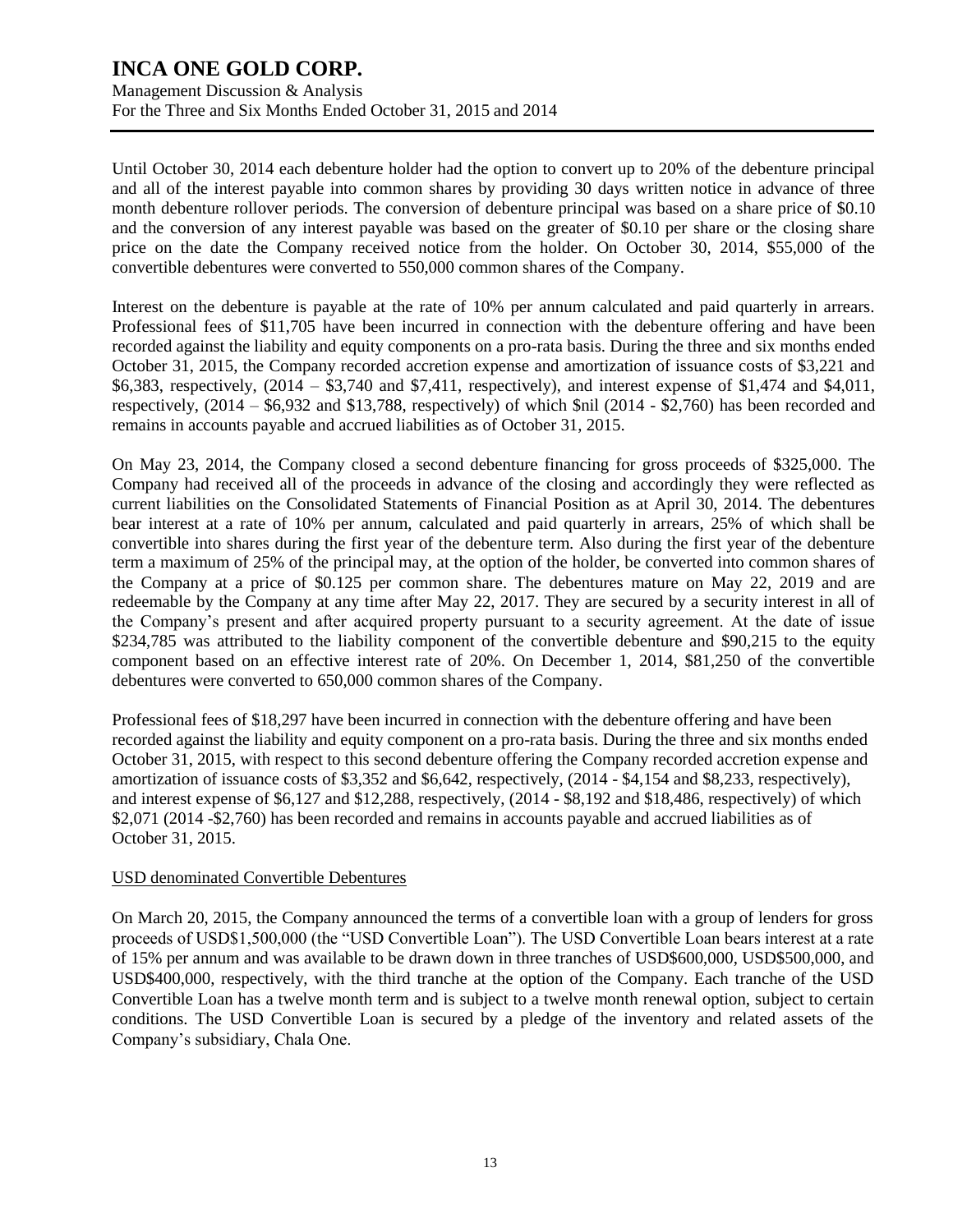### **INCA ONE GOLD CORP.** Management Discussion & Analysis

For the Three and Six Months Ended October 31, 2015 and 2014

The Company paid an arrangement fee of 5% of the proceeds of the USD Convertible Loan to a third party for its role in arranging the USD Convertible Loan. In certain circumstances, up to 40% of the outstanding indebtedness under the USD Convertible Loan will be convertible into common shares the Company at the option of the Lenders at a conversion price of CAD\$0.25. The conversion amount will be based on a fixed foreign exchange rate which will result in maximum of 2,987,800 common shares issuable upon conversion.

On April 27, 2015, the Company closed the first tranche for gross proceeds of USD\$600,000. At the date of issue \$704,902 was attributed to the liability component of the convertible debenture and \$23,858 to the equity component based on an effective interest rate of 20%.

Professional and arrangement fees of \$104,654 have been incurred in connection with the USD Convertible Loan offering and have been recorded against the liability and equity component on a pro-rata basis.

During the three and six months ended October 31, 2015, the Company recorded accretion expense and amortization of issuance costs of \$28,383 and \$55,560, respectively (2014 - \$nil and \$nil), and interest expense of \$29,661 and \$59,277, respectively (2014 - \$nil and \$nil, respectively) which has been totally paid.

On May 19, 2015, the Company closed the second tranche for gross proceeds of USD\$500,000. At the date of issue \$591,631 was attributed to the liability component of the convertible debenture and \$19,969 to the equity component based on an effective interest rate of 20%.

Professional and arrangement fees of \$36,089 have been incurred in connection with the second tranche of the USD Convertible Loan offering and have been recorded against the liability and equity component on a prorata basis.

During the three and six months ended October 31, 2015, the Company recorded accretion expense and amortization of issuance costs of \$4,291 and \$5,718, respectively (2014 - \$nil and \$nil), and interest expense of \$20,859 and \$38,993 (2014 - \$nil and \$nil, respectively) of which \$16,389 (2014 - \$nil) has been recorded and remains in accounts payable and accrued liabilities as of October 31, 2015.

On June 1, 2015, the Company closed the third tranche for gross proceeds of USD\$400,000. At the date of issue \$481,237 was attributed to the liability component of the convertible debenture and \$16,243 to the equity component based on an effective interest rate of 20%.

Professional and arrangement fees of \$29,281 have been incurred in connection with the second tranche of the USD Convertible Loan offering and have been recorded against the liability and equity component on a prorata basis.

During the three and six months ended October 31, 2015, the Company recorded accretion expense and amortization of issuance costs of \$3,491 and \$4,652, respectively (2014 - \$nil and \$nil, respectively), and interest expense of \$26,292 and \$39,193, respectively (2014 - \$nil and \$nil, respectively), of which \$13,111(2014 - \$nil) has been recorded and remains in accounts payable and accrued liabilities as of October 31, 2015.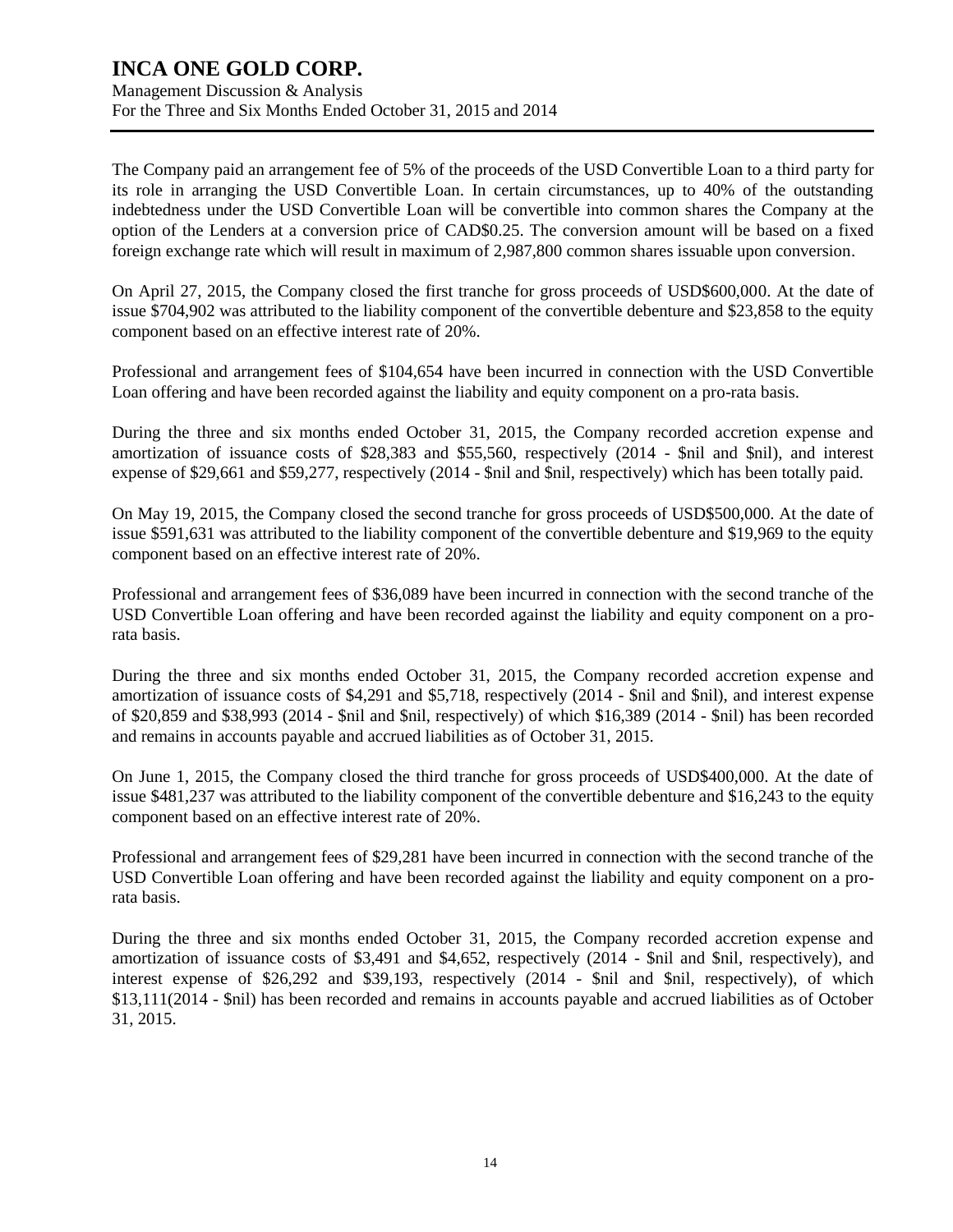Management Discussion & Analysis For the Three and Six Months Ended October 31, 2015 and 2014

### Bond Payable

On May 20, 2014, the Company announced a bond financing for gross proceeds of \$5,500,000. The bond financing was closed over three tranches, and each tranche bears interest at 10% per annum calculated and payable quarterly in arrears commencing no later than 6 months after the closing date, and each tranche has a maturity date three years from the respective close date.

The bond is secured by a security interest in all of the Chala One present and after acquired property pursuant to an underlying Security Agreement. In addition, Inca One Gold Corp. is a guarantor of the debt. During the year ended April 30, 2015, the Company amended the security terms, whereby the bond financing lenders released their priority security over the Chala One's inventory assets for a temporary 1% increase in the annual interest rate from 10% to 11%. The 1% interest rate increase will be in effect until the USD Convertible Loan has been repaid in full.

Pursuant to the terms of the bond financing agreement the Company has granted to the lender the right of first refusal for future debt and equity financings of up to \$1,500,000 subject to certain restrictions as outlined in those agreements.

Also in connection with the financing the Company and the purchaser entered into a financing fee agreement whereby the Company has a commitment to pay a financing fee equal to 3.5% of the net revenues from the Chala plant as defined by the agreement. All or a portion of the financing fee can be repurchased by the Company on either December 31, 2024 or December 31, 2029 in exchange for the cash payment of USD\$1,500,000 or a corresponding pro-rata portion thereof and otherwise the fee will continue to be payable until December 31, 2034.

In connection with the financing, during the three and six months ended October 31, 2015, the Company recorded accretion expense and amortization of issuance costs of \$130,594 (2014 - \$nil).

### *First tranche*

On June 3, 2014, the Company closed the first tranche of this financing for gross proceeds of \$2,700,000. The first tranche bond bears interest at 10% per annum, calculated and payable quarterly in arrears commencing no later than November 12, 2014. The bond principal of \$2,700,000 is repayable in increments of \$170,454 on each of June 3, 2016, September 3, 2016, December 3, 2016 and March 3, 2017, with the remainder due June 3, 2017.

In addition a finder's fee of \$216,000, and professional fees of \$12,476 were paid in cash and 1,440,000 finder's warrants were issued in connection with the first tranche bond. The warrants are exercisable at \$0.15 for 3 years, and \$153,304 arising from the issue of these compensation warrants was charged against the bond amount payable and credited to warrant reserve.

During the three and six months ended October 31, 2015, with respect to this first tranche of the bond financing the Company recorded interest expense of \$74,860 and \$ 149,721, respectively, (2014 - \$51,671 and \$119,726, respectively) of which \$65,095 (2014 - \$119,726) has been recorded and remains in accounts payable and accrued liabilities as of October 31, 2015.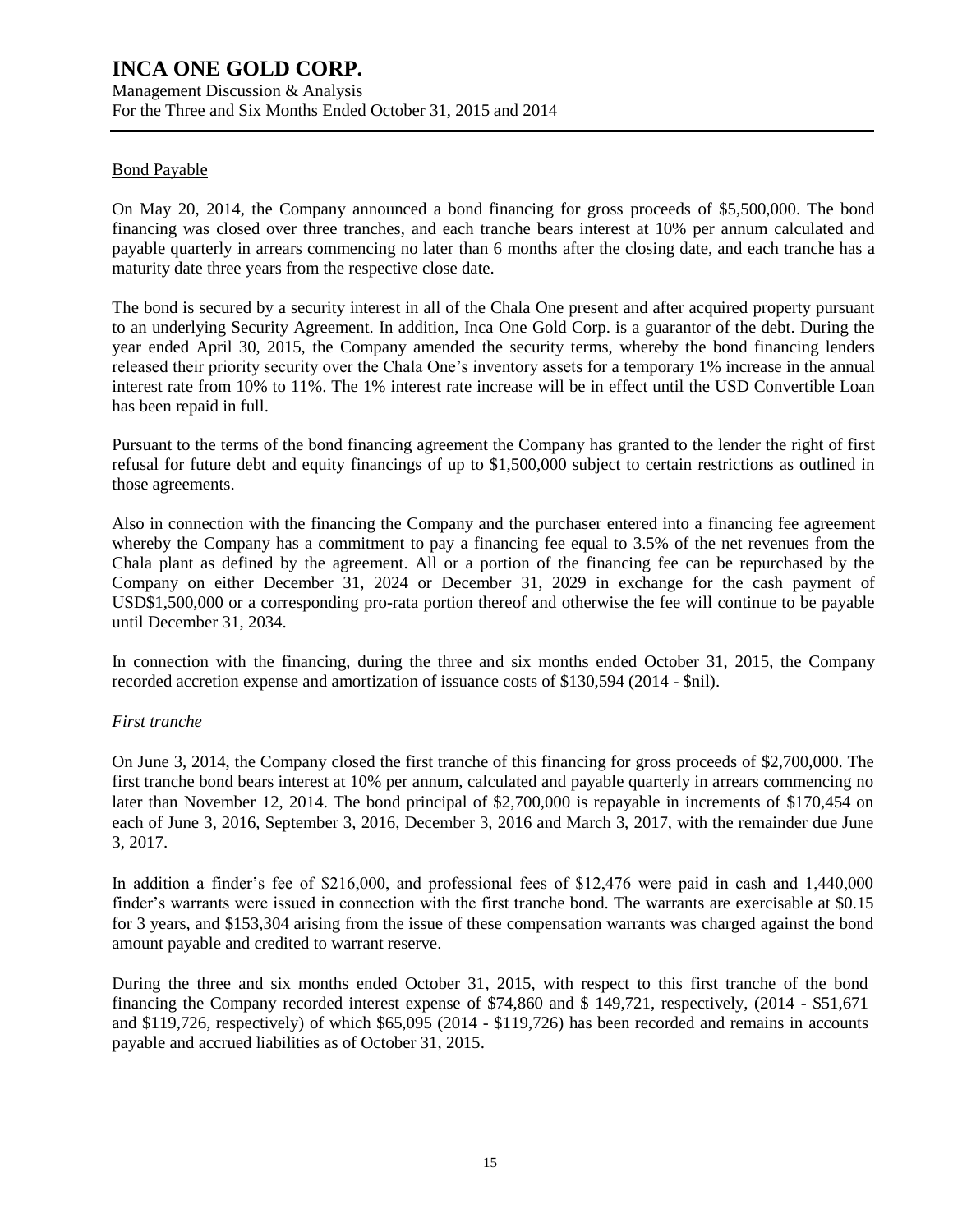### Management Discussion & Analysis For the Three and Six Months Ended October 31, 2015 and 2014

### *Second tranche*

On August 29, 2014, the Company closed the second tranche of this financing for gross proceeds of \$1,400,000. The second tranche bond bears interest at 10% per annum, calculated and payable quarterly in arrears commencing no later than February 19, 2015. The bond principal of \$1,400,000 is repayable in increments of \$102,273 on each of August 29, 2016, November 29, 2016, February 28, 2017 and May 29, 2017, with the remainder due August 29, 2017.

In addition professional fees of \$3,779, finder's fees of \$112,000 were paid in cash and 746,667 finder's warrants were issued in connection with the second tranche bond. The warrants are exercisable at \$0.15 for 3 years, and \$60,586 arising from the issue of these compensation warrants was charged against the bond amount payable and credited to warrant reserve.

During the three and six months ended October 31, 2015, with respect to this second tranche of the bond financing the Company recorded interest expense of \$38,816 and \$77,633, respectively (2014 - \$ nil and \$28,839) of which \$30,800 (2014 - \$28,839) has been recorded and remains in accounts payable and accrued liabilities as of October 31, 2015.

### *Third tranche*

On November 20, 2014, the Company received the third and final tranche for gross proceeds of \$1,400,000. The third tranche bond bears interest at 10% per annum, calculated and payable quarterly in arrears commencing no later than April 25, 2015. The bond principal of \$1,400,000 is repayable in increments of \$102,273 on each of November 20, 2016, February 20, 2017, May 20, 2017 and August 20, 2017, with the remainder due November 20, 2017.

In addition professional fees of \$1,439, finder's fees of \$112,000 were paid in cash and 746,667 finder's warrants were issued in connection with the third tranche bond. The warrants are exercisable at \$0.15 for 3 years, and \$71,398 arising from the issue of these compensation warrants was charged against the bond amount payable and credited to warrant reserve.

During the three and six months ended October 31, 2015, with respect to this third tranche of the bond financing the Company recorded interest expense of \$39,238 and \$77,633, respectively, (2014 - \$nil and \$nil, respectively) of which \$2,532 (2014 - \$nil) has been recorded and remains in accounts payable and accrued liabilities as of October 31, 2015.

### First Debenture Units

On March 18, 2015, the Company closed a non-brokered private placement of debenture units with warrants (the "**Debenture Unit Financing**") for gross proceeds of USD\$1,600,000 including a USD\$100,000 oversubscription. Pursuant to the closing of the Debenture Unit Financing, the Company issued 64 units (the "**Units**"), with each Unit comprising one non-convertible debenture in the principal amount of USD\$25,000, and 25,000 non-transferable warrants. Each warrant is exercisable into one common share of the Company at a price of CAD\$0.25 until a date that is 12 months from the respective closing date of the Debenture Unit Financing. The holders of the debenture are entitled to receive interest at the rate of 14% per annum, calculated and paid quarterly in arrears. The term of the debenture is 12 months. A finder's fee of 8% of the gross proceeds of the Debenture Unit Financing was payable in cash by the Company to the finders, as applicable.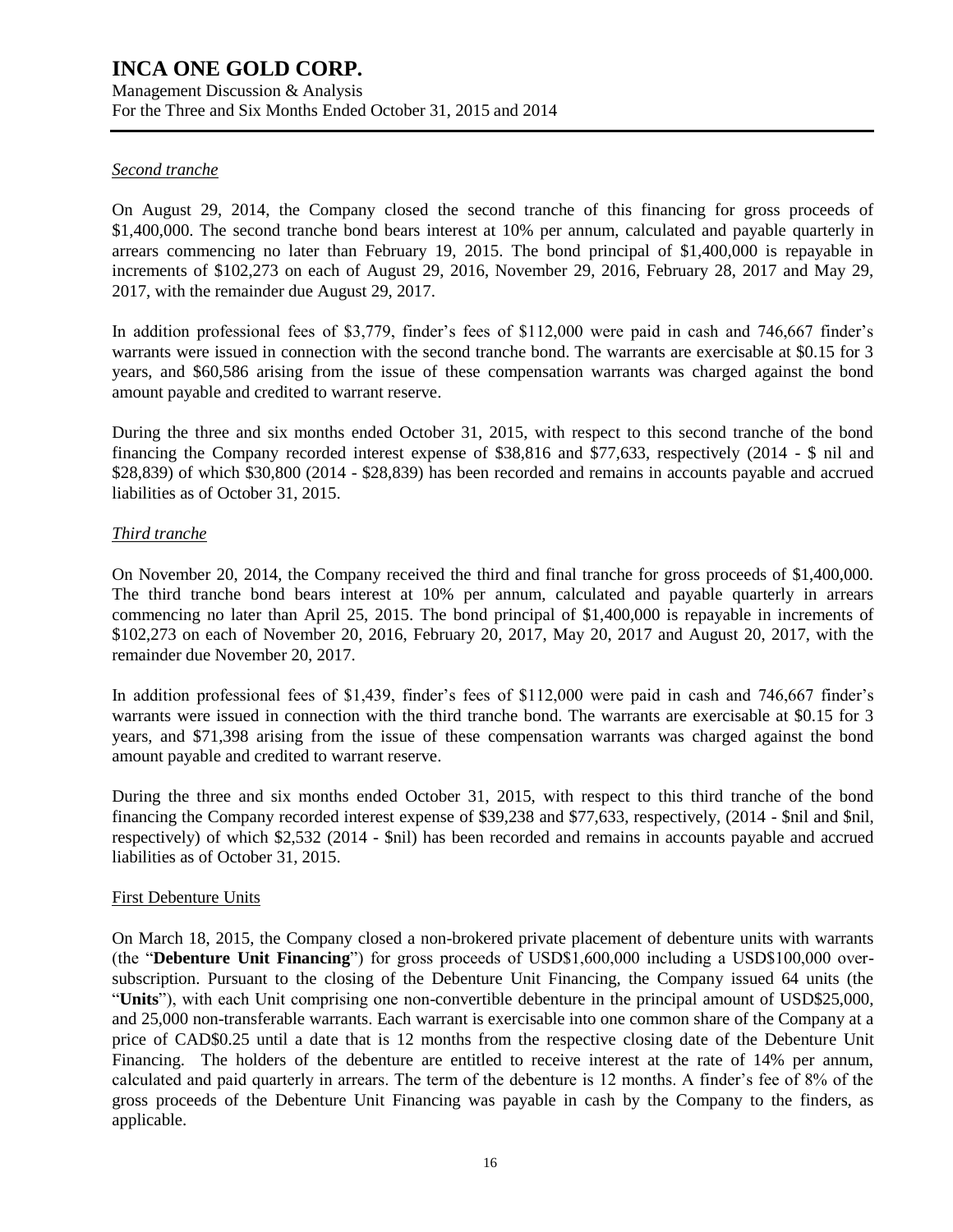The Company will also issue to the finders that number of finder's warrants equal to 8% of the proceeds of the Debenture Unit Financing, divided by the exercise price of CAD\$0.25. Each finder warrant is exercisable into one common share of the Company at a price of CAD\$0.25 until a date that is 18 months from the closing date of the Debenture Unit Financing.

In addition professional and finder's fees of \$182,029 were paid in cash, 643,600 finder's warrants were issued, and 1,600,000 subscriber warrants were issued. The warrants are exercisable at \$0.25 per share for 18 months and 12 months respectively.

At the date of issue \$1,932,517 was attributed to the debenture and \$84,081 to the warrants based on an effective interest rate of 20%. The fair value of the finder's warrants was \$45,353.

During the three and six months ended October 31, 2015, the Company recorded accretion expense and amortization of issuance costs of \$70,275 and \$140,398, respectively, (2014 - \$nil and \$nil, respectively), and interest expense of \$73,942 and \$135,970, respectively (2014 - \$nil) of which \$23,884 (2014 - \$nil) has been recorded and remains in accounts payable and accrued liabilities as of October 31, 2015.

### Second Debenture Units

On July 10, 2015, the Company closed a non-brokered debenture financing (the "**Second Debenture Unit Financing**") for gross proceeds of USD\$500,000. The Second Debenture Unit Financing consists of 20 units (the "**Second Units**") with each Second Unit comprising one non-convertible debenture in the principal amount of USD\$25,000, and 25,000 non-transferable warrants. Each warrant is exercisable into one common share of the Company at a price of CAD\$0.25 for 12 months from the closing date of the Second Debenture Unit Financing.

The holders of the debentures are entitled to receive interest at the rate of 14% per annum, calculated and paid quarterly in arrears. The term of the debentures is 12 months with a 12 month extension at the option of the Company and the debentures are secured by a security interest in certain of the Company's present and after acquired property to be registered in British Columbia.

In addition professional and finder's fees of \$35,818 were paid in cash. 500,000 subscriber warrants were issued with an exercise price of \$0.25 per share, expiring on July 9, 2016. At the date of issue \$599,432 was attributed to the debenture and \$26,008 to the warrants based on an effective interest rate of 20%.

As at October 31, 2015, the principal balance was \$719,125 (April 30, 2015 - \$nil) and during the three and six months ended October 31, 2015, the Company recorded accretion expense and amortization of issuance costs of \$6,537 and \$7,672, respectively (2014 - \$nil and \$nil, respectively) and interest expense of \$35,295 and \$48,196, respectively (2014 - \$nil and \$nil, respectively), of which \$7,716 (2014 - \$nil) has been recorded and remains in accounts payable and accrued liabilities as of October 31, 2015.

### **Financings - Equity**

### Share Issuances – Options and Warrants Exercised

During the three months ended July 31, 2015, 100,000 common shares were issued for proceeds of \$20,000 on the exercise of 100,000 warrants at \$0.20 per share.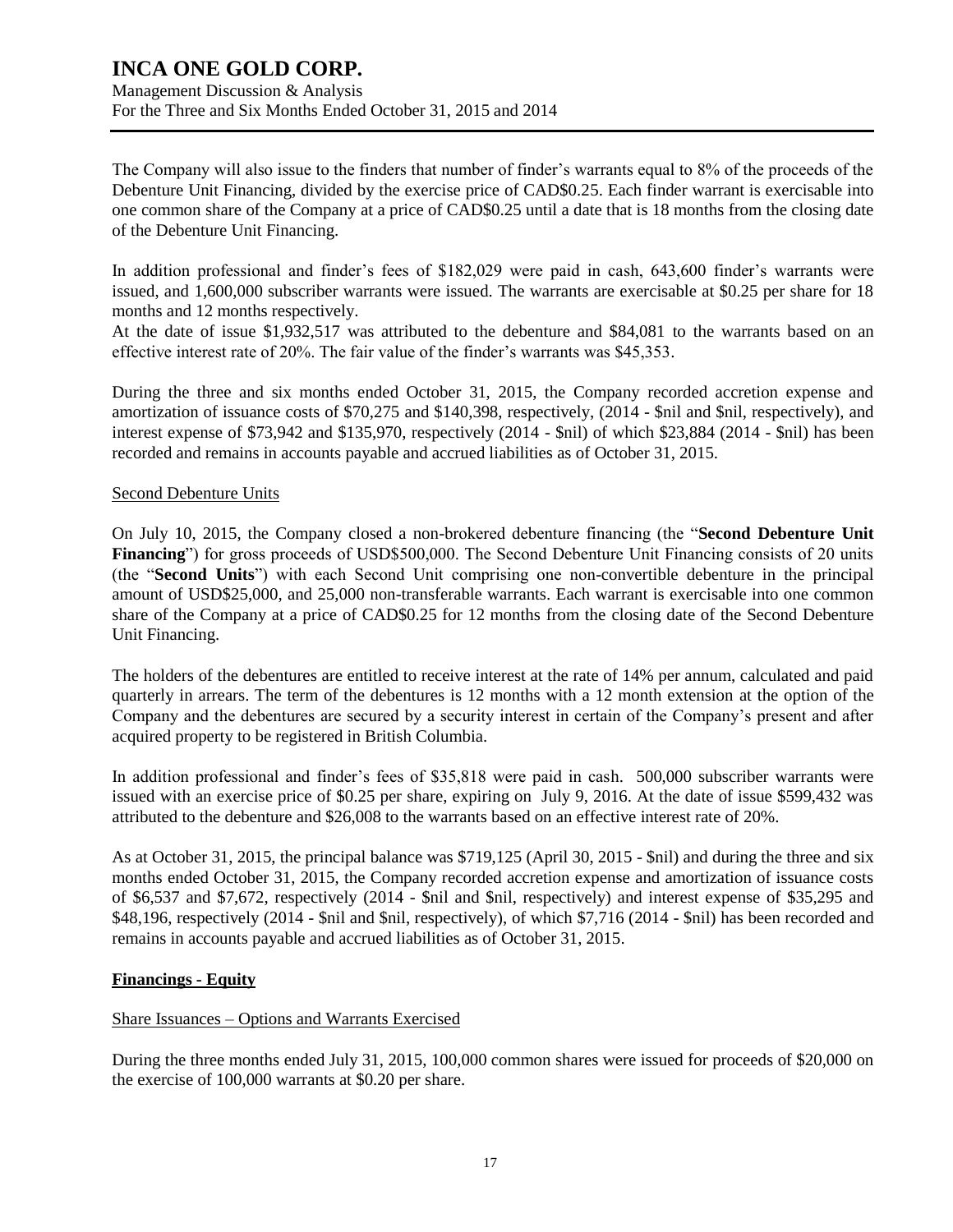Management Discussion & Analysis For the Three and Six Months Ended October 31, 2015 and 2014

During the three months ended July 31, 2015, 210,000 common shares were issued for proceeds of \$37,500 on the exercise of 150,000 stock options at \$0.15 per share and 60,000 stock options at \$0.25 per share. A reclassification of \$31,261 from stock option reserve to share capital was recorded on the exercise of these options.

#### Share Issuances – Private Placement

On August 25, 2015 the Company closed a private placement of 4,009,726 shares at \$0.15 per share for gross proceeds of \$601,459. No finder's fees were incurred.

#### Share Issuances – Shares for Services

On October 16, 2015, the Company issued 158,285 common shares valued at \$23,743 to a related party as a form of compensation for services. No share issuance costs were incurred.

#### **Summary of Outstanding Share Data**

As at the date of this MD&A, the Company had 78,686,347 common shares issued and the following options and warrants outstanding:

|                |                       |                    | <b>Vesting</b>    |
|----------------|-----------------------|--------------------|-------------------|
| <b>Options</b> | <b>Exercise Price</b> | <b>Expiry Date</b> | <b>Provisions</b> |
| #              | \$                    |                    | #                 |
| 150,000        | 0.25                  | February 9, 2017   | Vested            |
| 250,000        | 0.15                  | October 5, 2017    | Vested            |
| 396,000        | 0.15                  | October 30, 2017   | Vested            |
| 2,780,000      | 0.25                  | May 5, 2018        | Vested            |
| 275,000        | 0.15                  | May 30, 2018       | Vested            |
| 200,000        | 0.15                  | October 31, 2018   | Vested            |
| 950,000        | 0.15                  | June 4, 2019       | Vested            |
| 450,000        | 0.15                  | August 29, 2019    | Vested            |
| 100,000        | 0.25                  | April 15, 2020     | Vested            |
| 75,000         | 0.22                  | September 23, 2020 | Vested            |
| 575,000        | 0.43                  | July 11, 2021      | Vested            |
| 6,201,000      |                       |                    |                   |

### **Stock Options:**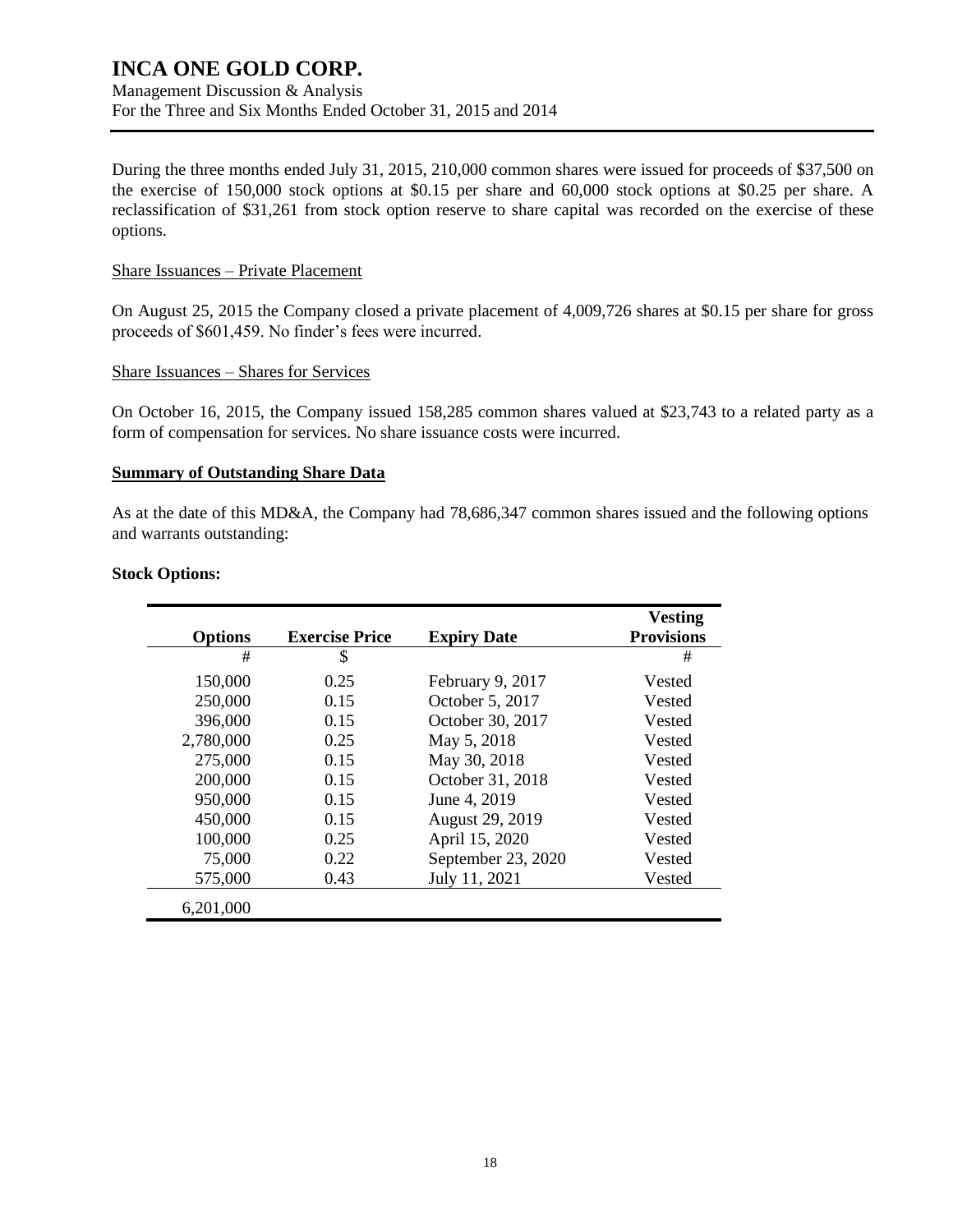### **Warrants:**

| Number of<br>Warrants | <b>Exercise</b><br><b>Price</b> | <b>Expiry Date</b> |
|-----------------------|---------------------------------|--------------------|
| #                     | \$                              |                    |
| 1,600,000             | 0.25                            | March 18, 2016     |
| 8,123,800             | 0.20                            | April 5, 2016      |
| 400,000               | 0.25                            | July 3, 2016       |
| 100,000               | 0.25                            | July 9, 2016       |
| 643,600               | 0.25                            | September 18, 2016 |
| 1,440,000             | 0.15                            | May 20, 2017       |
| 746,667               | 0.15                            | August 29, 2017    |
| 746,667               | 0.15                            | November 20, 2017  |
| 4,599,132             | 0.18                            | December 23, 2020  |
| 18,399,866            |                                 |                    |

#### **Transactions with Related Parties**

### **(a) Related Party Transactions**

The Company's related parties consist of the Company's directors, officers, former officer and companies associated with these individuals including the following:

- EKelly Investments Ltd., a company owned by Edward Kelly, the Company's President (also a director).
- Invictus Accounting Group LLP, a company controlled by Oliver Foeste, the Company's CFO effective September 1, 2014 (also a director).
- Rapid Time Networks Inc., a company owned by both George Moen, the Company's Chief Operating Officer and Mark Wright, the Company`s VP Operations & New Projects.
- Sisyphus Ventures Limited, a company owned by Mark Wright, the Company`s VP Operations & New Projects.
- Malaspina Consultants Inc., a company owned by Robert McMorran, a director, and in which Sharon Muzzin, the Company's previous CFO (until August 31, 2014) is an associate.
- McCullough O'Connor Irwin LLP, a company in which James Harris, the Company's Corporate Secretary, was counsel through December 2014.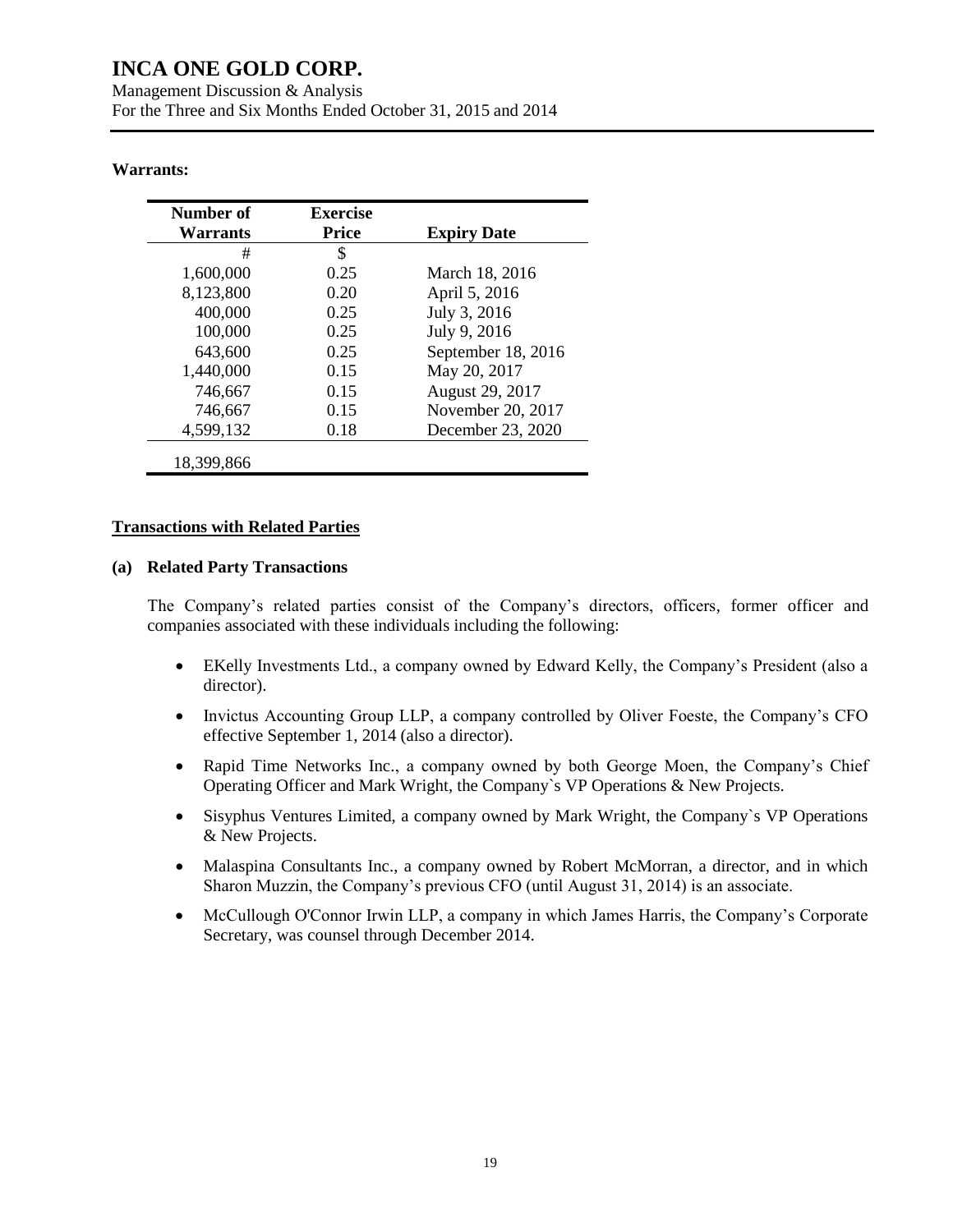The following expenditures were charged by related parties for the three and six months ended October 31, 2015 and 2014:

|                                      | Three months<br>ended October 31, |         | Six months<br>ended October 31, |         |
|--------------------------------------|-----------------------------------|---------|---------------------------------|---------|
|                                      | 2015                              | 2014    | 2015                            | 2014    |
|                                      | \$                                | S       | \$                              | S       |
| Accounting fees in professional fees | 4,168                             | 50,864  | 11,974                          | 78,084  |
| Consulting and management fees       | 171,546                           | 45,000  | 301,873                         | 90,000  |
| Finance costs                        | 2,016                             | 7,316   | 4,011                           | 22,657  |
| Legal fees                           |                                   | 31,917  | ۰                               | 50,472  |
|                                      | 177,730                           | 135,097 | 317,858                         | 241,213 |

Accounting fees are paid to a company controlled by a director. Consulting and management fees are paid to companies controlled by the President, COO, CFO, or VP Operations & New Projects. Finance costs on interest bearing debt instruments were paid or accrued to companies controlled by the President, COO, CFO, or VP Operations & New Projects, or to a company controlled by a director.

During the six months ended October 31, 2015 there was a \$15,000 repayment of advances to officers of the Company and \$35,000 to companies controlled by the President or CFO.

### C**ompensation of Key Management Personnel**

The Company's key management personnel has authority and responsibility for planning, directing and controlling the activities of the Company and includes the Directors, President, CFO, COO and VP Operations & New Projects. Compensation in respect of services provided by key management consists of consulting and management fees paid to companies controlled by the President, CFO, COO and VP Operations & New Projects, accounting fees paid to companies controlled by a director or the CFO, and by the issue of options.

|                                   | Three months<br>ended October 31, |         | Six months<br>ended October 31, |         |
|-----------------------------------|-----------------------------------|---------|---------------------------------|---------|
|                                   | 2015                              | 2014    | 2015                            | 2014    |
|                                   | \$                                | S       | \$                              |         |
| Management, accounting and CFO    |                                   |         |                                 |         |
| fees included in Note 16(a) above | 130,328                           | 95,864  | 301,873                         | 168,084 |
| Share-based payments              |                                   | 32,094  | ۰                               | 209,962 |
|                                   | 130,328                           | 127,958 | 301,873                         | 378,046 |

There was no other compensation paid or payable to key management for employee services.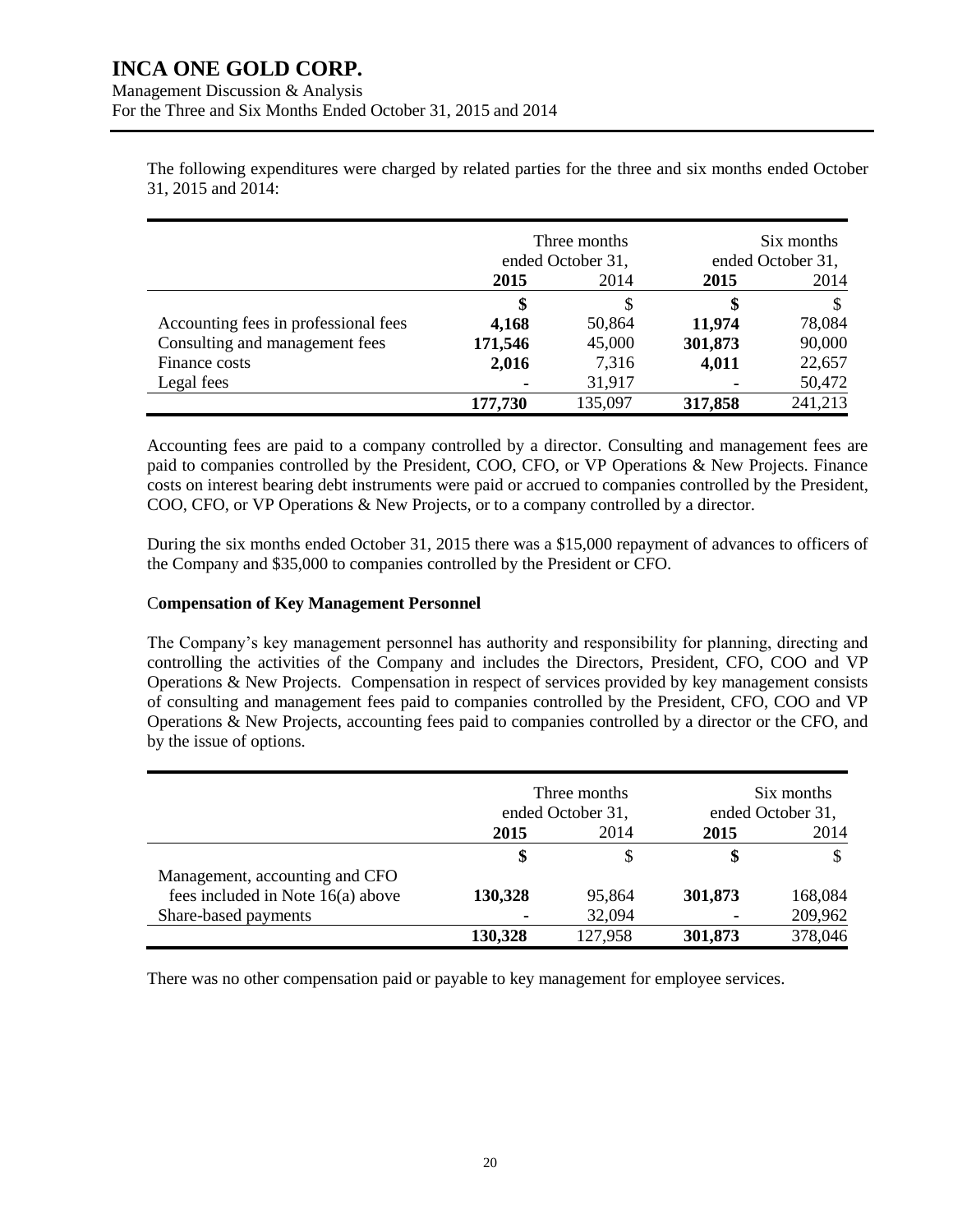Management Discussion & Analysis For the Three and Six Months Ended October 31, 2015 and 2014

#### **(b) Related Party Balances**

All related party balances payable, including for business expenses reimbursements, interim advances to the Company, annual bonuses as approved by the board of directors, and for services rendered as at October 31, 2015 are non-interest bearing and payable on demand, with the exception of short term financing through unsecured promissory notes (see Note 10), convertible debenture financing (see Note 11(a) and (b)), and are comprised of \$81,546 (April 30, 2015 - \$30,958) payable to the President and a company controlled by the President, \$25,801 (April 30, 2015 - \$7,826) payable to the CFO or a company controlled by the CFO, \$155,477 (April 30, 2015 - \$71,424) payable to the COO and a company controlled by the COO, \$27,234 (April 30, 2015 - \$9,128) payable to the VP Operations & New Projects or a company controlled by the VP Operations & New Projects, \$1,835,175 (April 30, 2015 - \$504,278) payable to a companies controlled by directors, and \$nil (April 30, 2015 - \$36,724) payable to a legal firm with which a former Corporate Secretary was associated. Included in prepaid expense is \$32,550 (April 30, 2015 - \$52,000) relating to the remuneration to officers of the Company, which will be amortized to management and consulting fees over the balance of calendar 2015-2016.

#### **Commitments**

In addition to the commitments in connection with the Company's financings, the Company has a three-year rent agreement for its corporate office in Lima, Peru, with a monthly payment of USD\$4,210 and termination date on July 31, 2018.

#### **Financial Instruments**

As at October 31, 2015, the Company's financial instruments consist of cash, other receivables, marketable securities, accounts payable and accrued liabilities, promissory notes payable convertible debentures, debentures and loan payable. Cash and other receivables are designated as loans and receivables, which are measured at amortized cost. Marketable securities are designated as available-for-sale, which are measured at fair value through other comprehensive income or loss. Accounts payable and accrued liabilities, promissory notes payable, convertible debentures, debentures and loan payable are designated as other financial liabilities, which are measured at amortized cost.

IFRS requires disclosures about the inputs to fair value measurements for financial assets and liabilities recorded at fair value, including their classification within a hierarchy that prioritizes the inputs to fair value measurement. The three levels of hierarchy are:

Level 1 – Unadjusted quoted prices in active markets for identical assets or liabilities;

Level 2 – Inputs other than quoted prices that are observable for the asset or liability, either directly or indirectly; and

Level 3 – Inputs for the asset or liability that are not based on observable market data.

As at October 31, 2015, the Company believes that the carrying values of cash, other receivables, accounts payable and accrued liabilities, promissory notes payable, convertible debentures, debentures and loan payable approximate their fair values because of their nature and relatively short maturity dates or durations or their interest rates approximate market interest rates. The fair value of marketable securities has been assessed based on the fair value hierarchy described above and are classified as Level 1.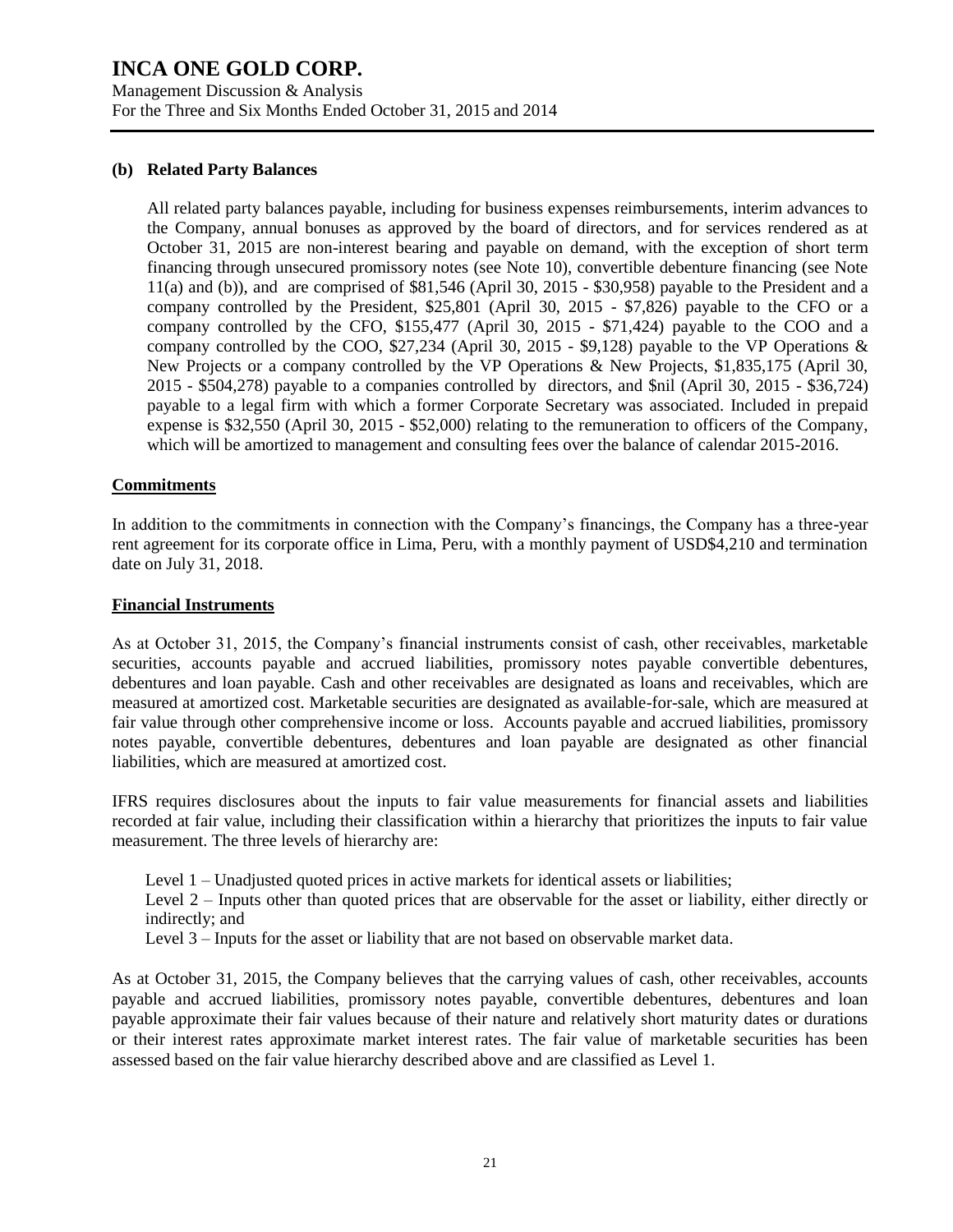The Company's financial instruments are exposed in varying degrees to a variety of financial risks. The Board approves and monitors the risk management processes:

(i) Credit risk

Credit risk exposure primarily arises with respect to the Company's cash and other receivables. The risk exposure is limited because the Company places its instruments in banks of high credit worthiness within Canada and continuously monitors the collection of other receivables.

(ii) Liquidity risk

Liquidity risk is the risk that the Company cannot meet its financial obligations as they become due. The Company's approach to managing liquidity is to ensure as far as possible that it will have sufficient liquidity to settle obligations and liabilities when they become due. As at October 31, 2015, the Company had cash of \$121,080 (April 30, 2015 - \$454,321) and current working capital deficiency of \$2,215,694 (April 30, 2015 - \$516,327) with total liabilities of \$13,738,411 (April 30, 2015 - \$9,339,872).

- (iii)Market risk
	- a. Interest rate risk

Interest rate risk is the risk that the fair value or future cash flows of a financial instrument will fluctuate because of changes in market interest rates.

The Company invests cash in guaranteed investment certificates at fixed or floating interest rates in order to maintain liquidity while achieving a satisfactory return for shareholders. A change of 100 basis points in the interest rates would not be material to the financial statements. At October 31, 2015, the Company has no variable rate debt.

b. Foreign currency risk

Foreign exchange risk is the risk that the fair value of future cash flows of a financial instrument will fluctuate because of the changes in the foreign exchange rates. The Company is exposed to the financial risk related to the fluctuation of foreign exchange rates associated with the fluctuations in its US dollar and the Peruvian New Sol ("**Sol**") bank accounts as well as the translation of foreign held assets and liabilities at current exchange rates.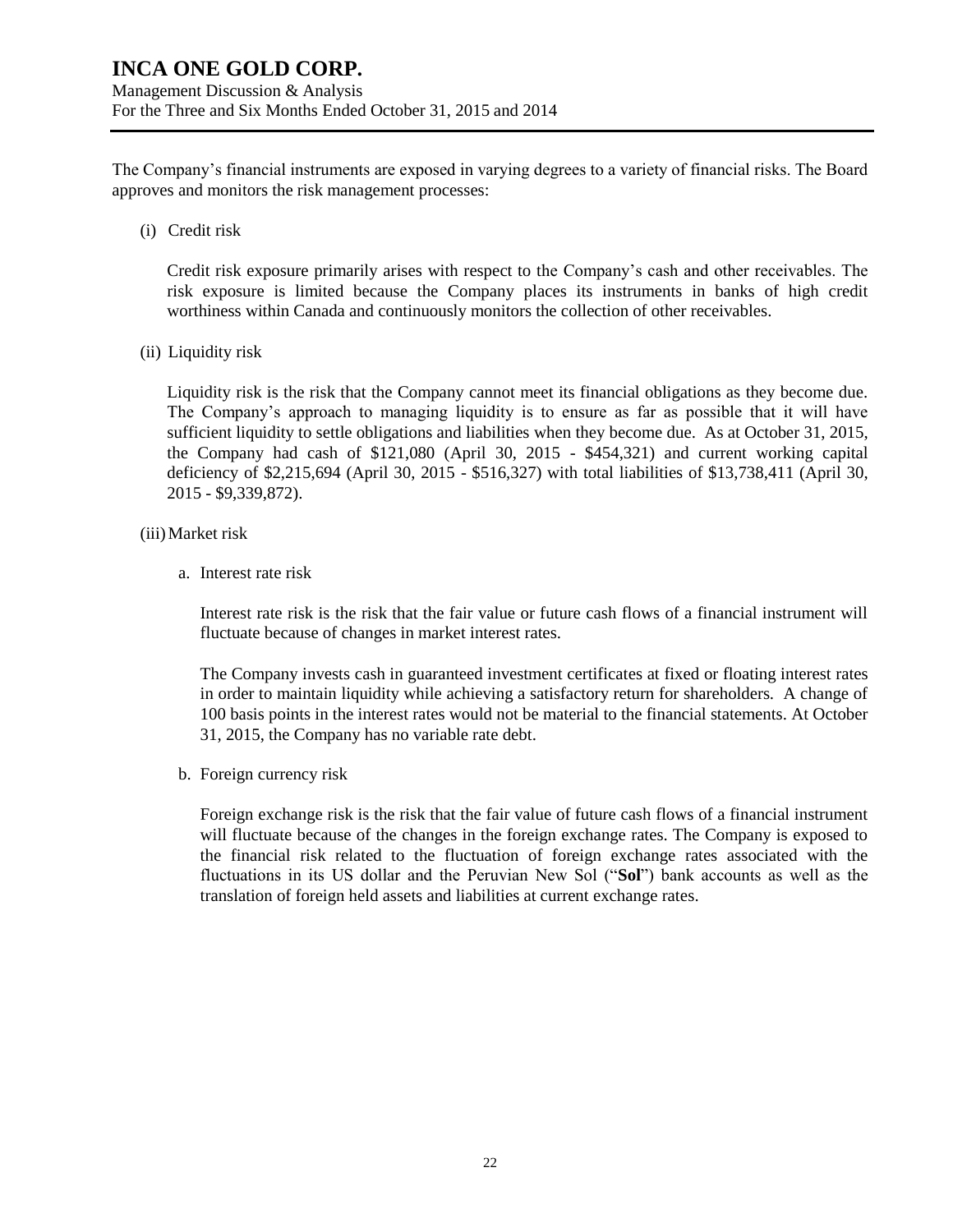The Company's net exposure to the US dollar and Sol on financial instruments, in Canadian dollar equivalents, is as follows:

|                                                 | October 31, 2015 | April 30, 2015 |
|-------------------------------------------------|------------------|----------------|
|                                                 | \$               |                |
| US dollar:                                      |                  |                |
| Cash                                            | 80,914           | 321,099        |
| Receivables                                     | 16,626           | 54,643         |
| Accounts payable and accrued liabilities        | (707, 976)       | (525, 948)     |
| Debenture, convertible debenture and promissory |                  |                |
| note                                            | (6,766,313)      | (2,895,360)    |
| Net assets                                      | (7,376,749)      | (3,045,566)    |
|                                                 |                  |                |
| Sol:                                            |                  |                |
| Cash                                            | 44,851           | 38,858         |
| Receivables                                     | 2,889,975        | 589,500        |
| Accounts payable and accrued liabilities        | (403, 614)       | (347,062)      |
| Net liabilities                                 | 2,531,212        | 281,296        |

Assuming all other variables constant, an increase or a decrease of 10% of the US dollar against the Canadian dollar, the net loss of the Company and the equity for the three and six months ended October 31, 2015 would have varied by approximately \$379,000 and \$731,000, respectively.

Assuming all other variables constant, an increase or a decrease of 10% of the Sol against the Canadian dollar, the net loss of the Company and the equity for the three and six months ended October 31, 2015 would have varied by approximately \$164,000 and \$232,000, respectively.

The Company had no hedging agreements in place with respect to foreign exchange rates.

c. Commodity price risk

Commodity price risk is the risk of financial loss resulting from movements in the price of the Company's commodity inputs and outputs. The Company's price risk relates primarily to future gold price expectations and the share trading price of its GRIT shares. The Company continuously monitors precious metal and GRIT share trading prices as they are included in projections prepared to determine its future strategy.

### **Subsequent Events**

On November 18, 2015, the Company announced a non-brokered private placement of mineral/ore backed purchase notes for gross proceeds of up to US\$2,500,000 at a price of US\$100 per note (the "Mineral Notes"). The Mineral Notes private placement was not closed as of the date of these financial statements.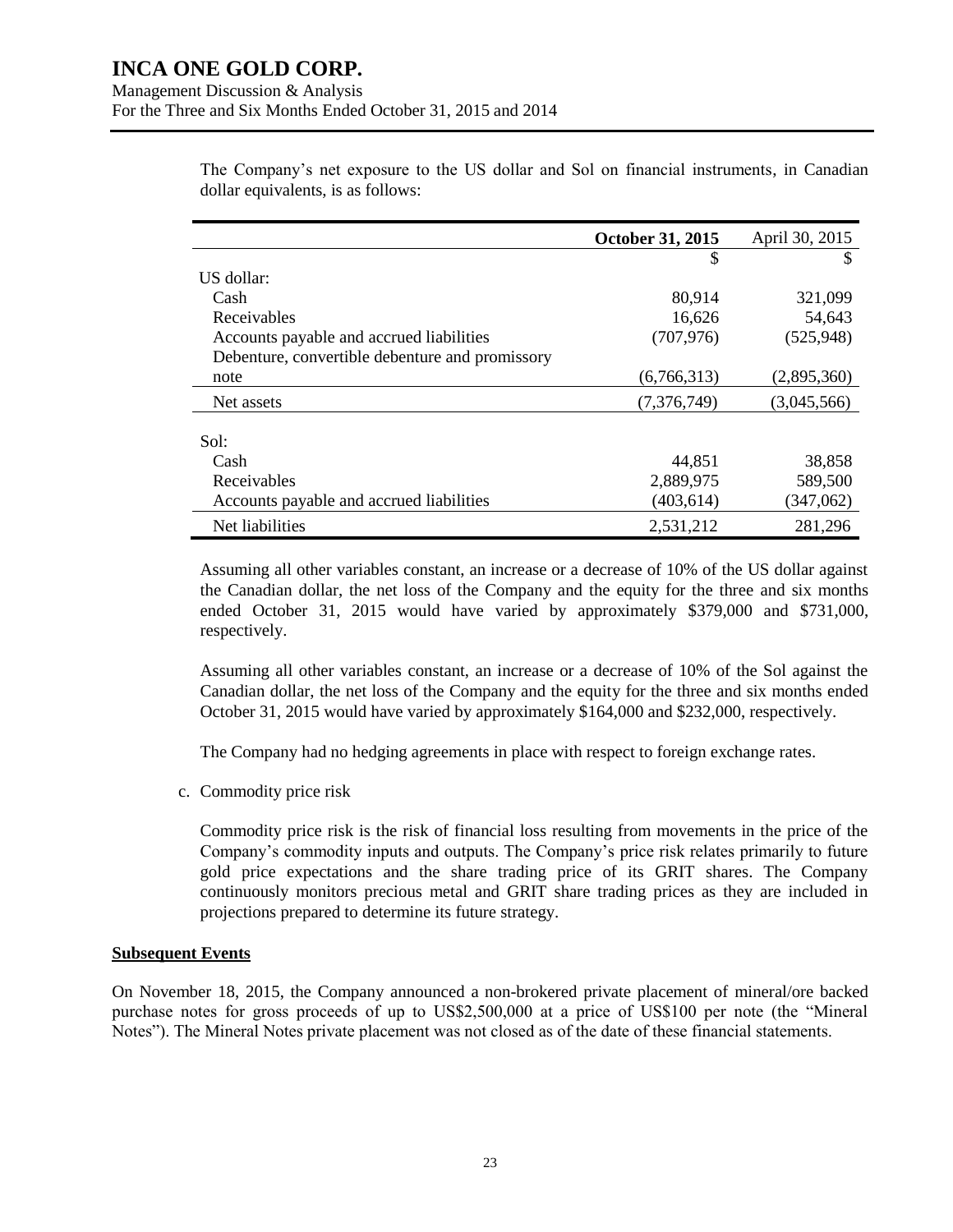Management Discussion & Analysis For the Three and Six Months Ended October 31, 2015 and 2014

On November 18, 2015, the Company also announced a non-brokered private placement of up to 22,700,000 units at a subscription rate of \$0.11 per unit (the "Units"), and subject to amendments announced on December 21, 2015, each Unit is comprised of one common share and one full transferrable common share purchase warrant which will be exercisable to purchase additional common shares at an exercise price of \$0.18 per share for a period of 60 months from the closing date. On December 23, 2015 the Company closed the first tranche of the Unit private placement for gross proceeds of \$505,905.

On November 30, 2015, the Company announced that the October 7, 2015 Binding LOI with Standard Tolling Corp. had been terminated, and a revised binding letter of intent was being negotiated which would reflect material revisions to the transaction terms (the "TON Transaction"). The TON transaction would no longer constitute a business combination; rather the parties are negotiating an asset purchase and debt assumption agreement.

On December 23, 2015, Standard Tolling advised the Company that select creditors (the "TON Ore Note Holders") had concerns regarding the debt assumption agreement that had been under discussion with Inca One. Accordingly Standard Tolling delivered notice to Inca One that all amounts outstanding on the TON Mineral Loan and the TON Mineral Purchase Note will be payable by the end of February 2016, in accordance with the terms of the respective agreements. Standard Tolling and Inca One intend to together negotiate repayment terms with the TON Ore Note Holders in the first part of 2016 to reach the optimum resolution for repayment to the TON Ore Note Holders.

### **Off-Balance Sheet Arrangements**

The Company has not entered into any off-balance sheet arrangements.

### **Critical Accounting Policies and Estimates**

The preparation of the Company's consolidated financial statements in accordance with IAS 1, *Presentation of Financial Statements*, requires management to make certain critical accounting estimates and to exercise judgment that affect the accounting policies and the reported amounts of assets, liabilities and disclosure of contingent assets and liabilities at the date of the consolidated financial statements and reported amounts of revenues and expenses during the reporting period. Estimates and assumptions are continually evaluated based on historical experience and other factors, including expectations of future events that are believed to be reasonable under the circumstances. In the future, actual experience may differ from these estimates and assumptions. Revisions to accounting estimates are recognized in the period in which the estimates are revised and in any future periods affected. Uncertainty about these assumptions and estimates could result in outcomes that require a material adjustment to the carrying amounts of assets or liabilities in future periods.

Significant accounting judgments that Management has made in the process of applying accounting policies which it considers have had the most significant effect on the amounts recognized in the consolidated financial statements include, but are not limited to going concern, title to and economic recoverability and probability of future economic benefits of exploration and evaluation assets, date of commencement of commercial production, and determination of functional currency. Management considers the areas currently requiring a significant degree of estimation and assumption and which have a significant risk of resulting in a material adjustment to the carrying amount of assets and liabilities within the next financial year, to include, but not be limited to, the value attributed to share-based compensation, convertible debentures and debentures with warrants, marketable securities, asset retirement and reclamation obligation, and deferred taxes.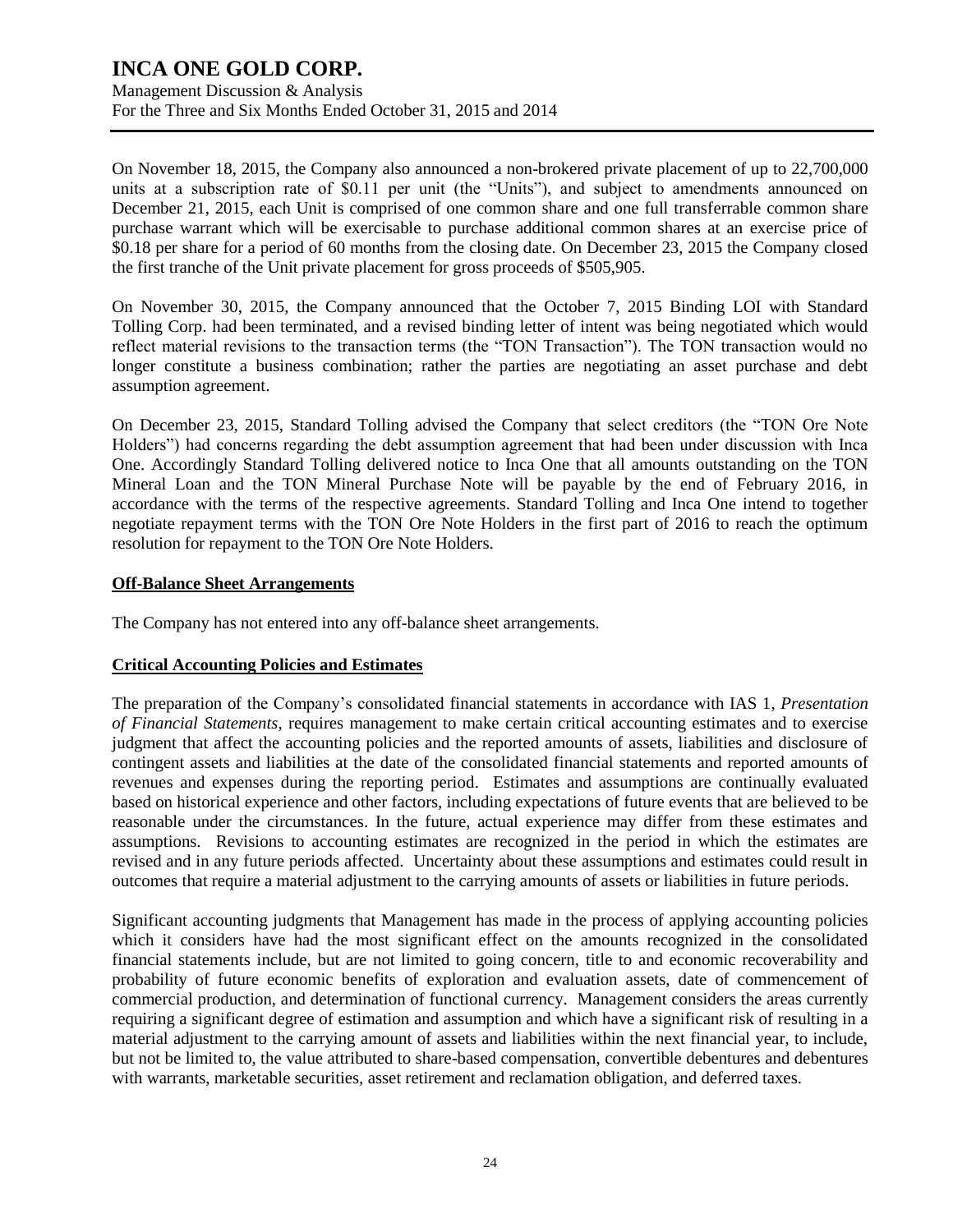These accounting judgments and estimates are further discussed in the Company's unaudited condensed interim consolidated financial statements at October 31, 2015.

#### **Risks and Uncertainties**

Natural resources exploration, development, production and processing involve a number of business risks, some of which are beyond the Company's control. These can be categorized as operational, financial and regulatory risks.

Operational risks include: the Company may not be able to find and develop resources economically, the Company cannot guarantee title to its properties, the Company may have difficulty in marketing production and services, the Company must manage changing governmental laws and regulations, the Company may have difficulty in hiring and retaining skilled employees and contractors, environmental hazards (including discharge of pollutants or hazardous chemicals), industrial accidents and occupational and health hazards, mechanical failures, the unavailability of materials and equipment, pit slope failures, unusual or unexpected rock formations, poor or unexpected geological or metallurgical conditions, poor or inadequate ventilation, failure of mine communication systems, poor water condition, interruptions to gas and electricity supplies, human error and adverse weather conditions, there is no assurance that the Company will acquire additional mineral properties and any acquisitions may expose the Company to new risks, and the mining industry is intensely competitive for the acquisition of new properties, access to capital and hiring of skilled personnel. The Company continuously monitors and responds to changes in these factors and seeks to adhere to all regulations governing its operations.

Financial risks include commodity prices, interest rates and fluctuating foreign exchange rates, all of which are beyond the Company's control. Additional financial risks are the Company's ability to raise capital to continue funding its operations.

Regulatory risks include the possible delays in getting regulatory approval to, and permits for, the transactions that the Board of Directors believe to be in the best interest of the Company, and include increased fees for filings, the introduction of ever more complex reporting requirements the cost of which the Company must meet in order to maintain its exchange listing.

### **Cautionary Note Regarding Forward-Looking Information**

This MD&A contains forward-looking statements. All statements, other than statements of historical fact, constitute "forward-looking statements" and include any information that addresses activities, events or developments that the Company believes, expects or anticipates will or may occur in the future including the Company's strategy, plans or future financial or operating performance and other statements that express management's expectations or estimates of future performance.

Forward-looking statements are generally identifiable by the use of the words "may", "will", "should", "continue", "expect", "anticipate", "estimate", "believe", "intend", "plan" or "project" or the negative of these words or other variations on these words or comparable terminology. All such forward-looking information and statements are based on certain assumptions and analyses made by the Company's management in light of their experience and perception of historical trends, current conditions and expected future developments, as well as other factors management believes are appropriate in the circumstances. These statements, however, are subject to known and unknown risks, uncertainties and other factors that may cause the actual results, level of activity, performance or achievements of the Company to be materially different from those expressed, implied by or projected in the forward-looking information or statements.